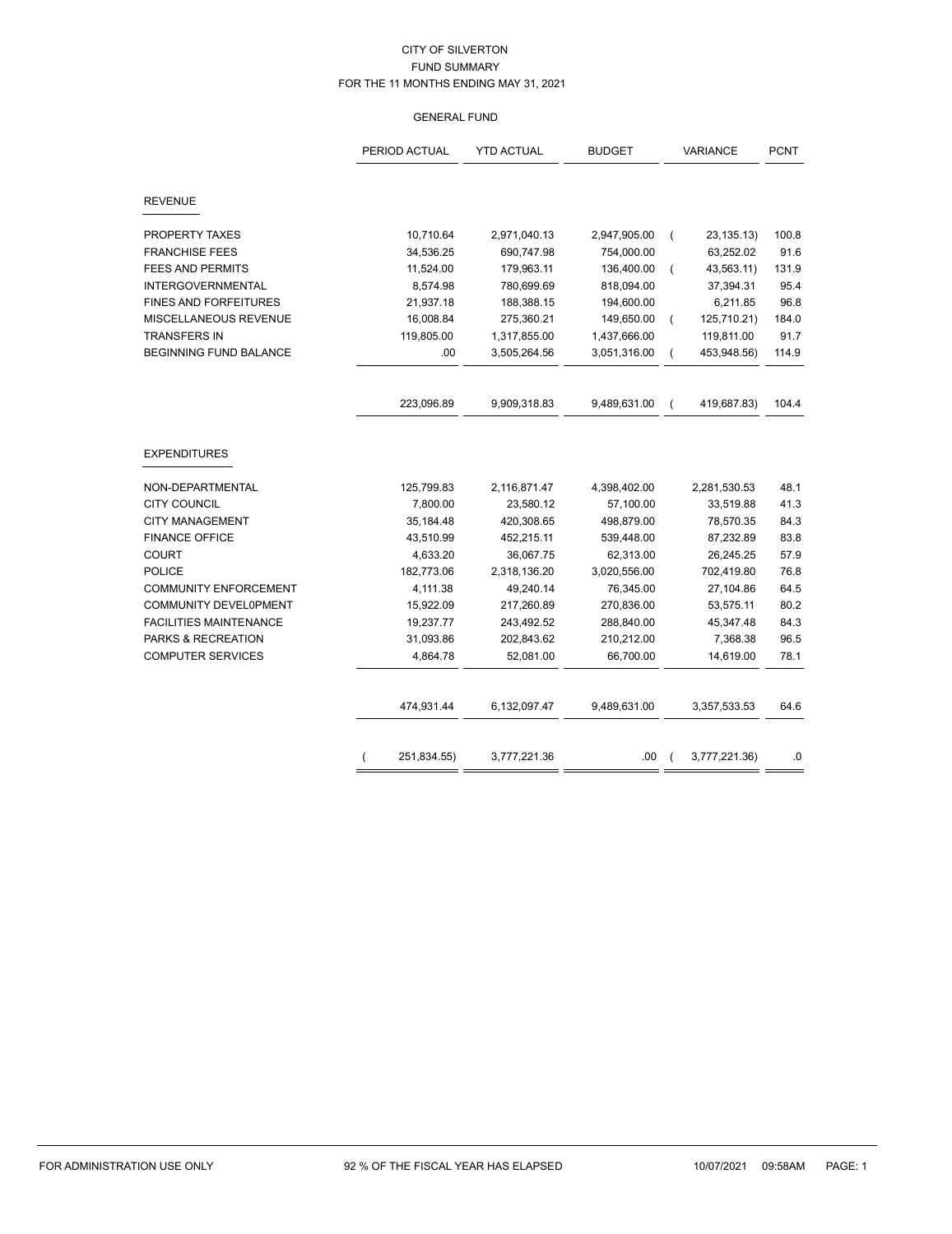# ELECTRICAL INSPECTIONS FUND

|                               | PERIOD ACTUAL | <b>YTD ACTUAL</b> | <b>BUDGET</b> | VARIANCE                | <b>PCNT</b> |
|-------------------------------|---------------|-------------------|---------------|-------------------------|-------------|
| <b>REVENUE</b>                |               |                   |               |                         |             |
| <b>FEES AND PERMITS</b>       | 2,391.82      | 33,110.16         | 50,100.00     | 16,989.84               | 66.1        |
| MISCELLANEOUS REVENUE         | 1.34          | 52.93             | 250.00        | 197.07                  | 21.2        |
| <b>BEGINNING FUND BALANCE</b> | .00.          | 5,249.35          | 3,550.00      | 1,699.35)<br>$\sqrt{2}$ | 147.9       |
|                               |               |                   |               |                         |             |
|                               | 2,393.16      | 38,412.44         | 53,900.00     | 15,487.56               | 71.3        |
| <b>EXPENDITURES</b>           |               |                   |               |                         |             |
| <b>INSPECTION SERVICES</b>    | 991.92        | 35,680.85         | 53,900.00     | 18,219.15               | 66.2        |
|                               |               |                   |               |                         |             |
|                               | 991.92        | 35,680.85         | 53,900.00     | 18,219.15               | 66.2        |
|                               |               |                   |               |                         |             |
|                               | 1,401.24      | 2,731.59          | .00.          | 2,731.59)<br>$\sqrt{2}$ | .0          |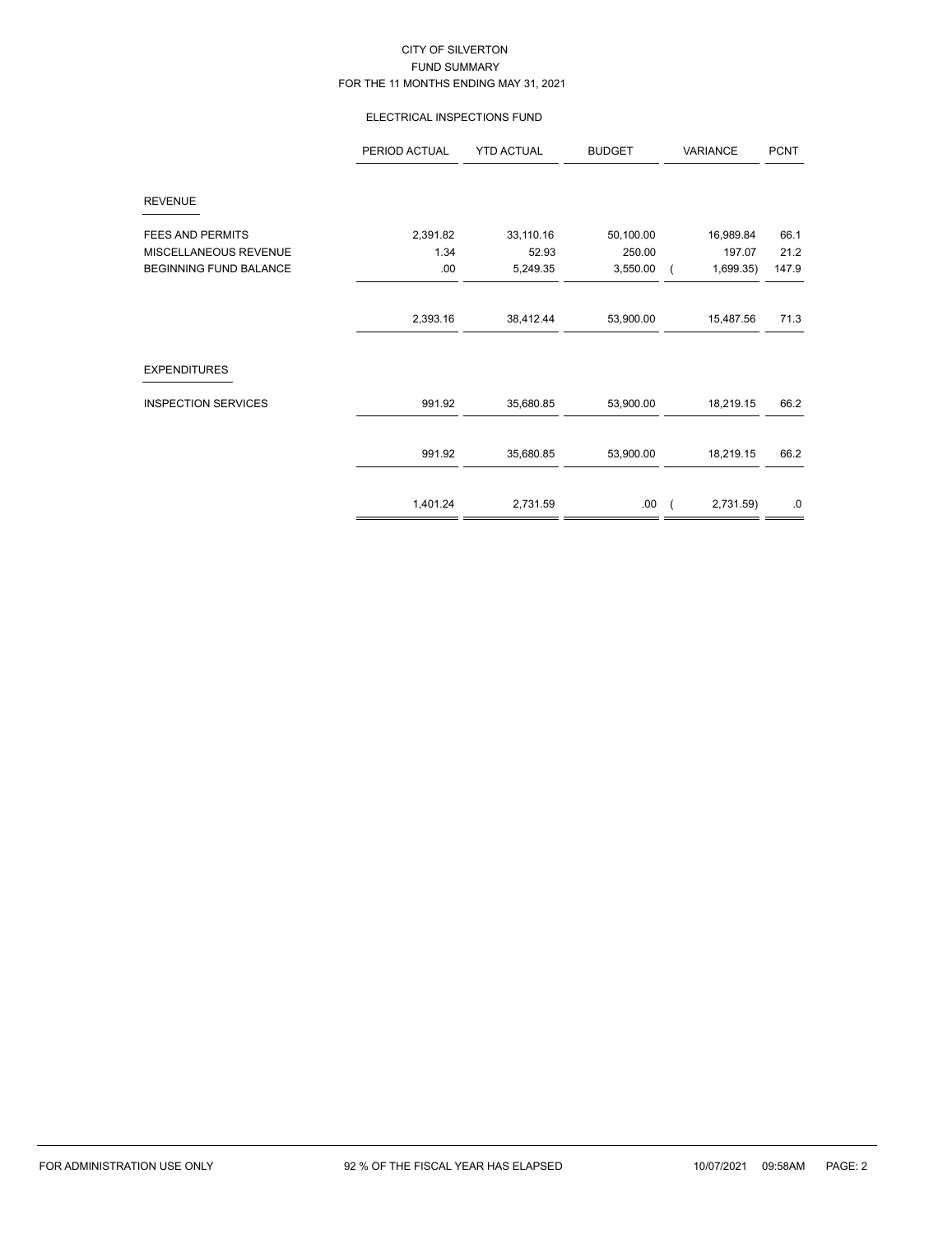### BUILDING OPERATIONS FUND

|                               | PERIOD ACTUAL | <b>YTD ACTUAL</b> | <b>BUDGET</b> | VARIANCE |             | <b>PCNT</b> |
|-------------------------------|---------------|-------------------|---------------|----------|-------------|-------------|
| <b>REVENUE</b>                |               |                   |               |          |             |             |
| <b>FEES AND PERMITS</b>       | 25,125.42     | 282,644.29        | 295,000.00    |          | 12,355.71   | 95.8        |
| MISCELLANEOUS REVENUE         | 281.26        | 4,387.70          | 4,000.00      |          | 387.70)     | 109.7       |
| <b>BEGINNING FUND BALANCE</b> | .00           | 597,683.14        | 537,062.00    |          | 60,621.14)  | 111.3       |
|                               |               |                   |               |          |             |             |
|                               | 25,406.68     | 884,715.13        | 836,062.00    |          | 48,653.13)  | 105.8       |
| <b>EXPENDITURES</b>           |               |                   |               |          |             |             |
| <b>INSPECTION SERVICES</b>    | 27,839.46     | 331,640.65        | 836,062.00    |          | 504,421.35  | 39.7        |
|                               | 27,839.46     | 331,640.65        | 836,062.00    |          | 504,421.35  | 39.7        |
|                               | 2,432.78)     | 553,074.48        | .00           |          | 553,074.48) | .0          |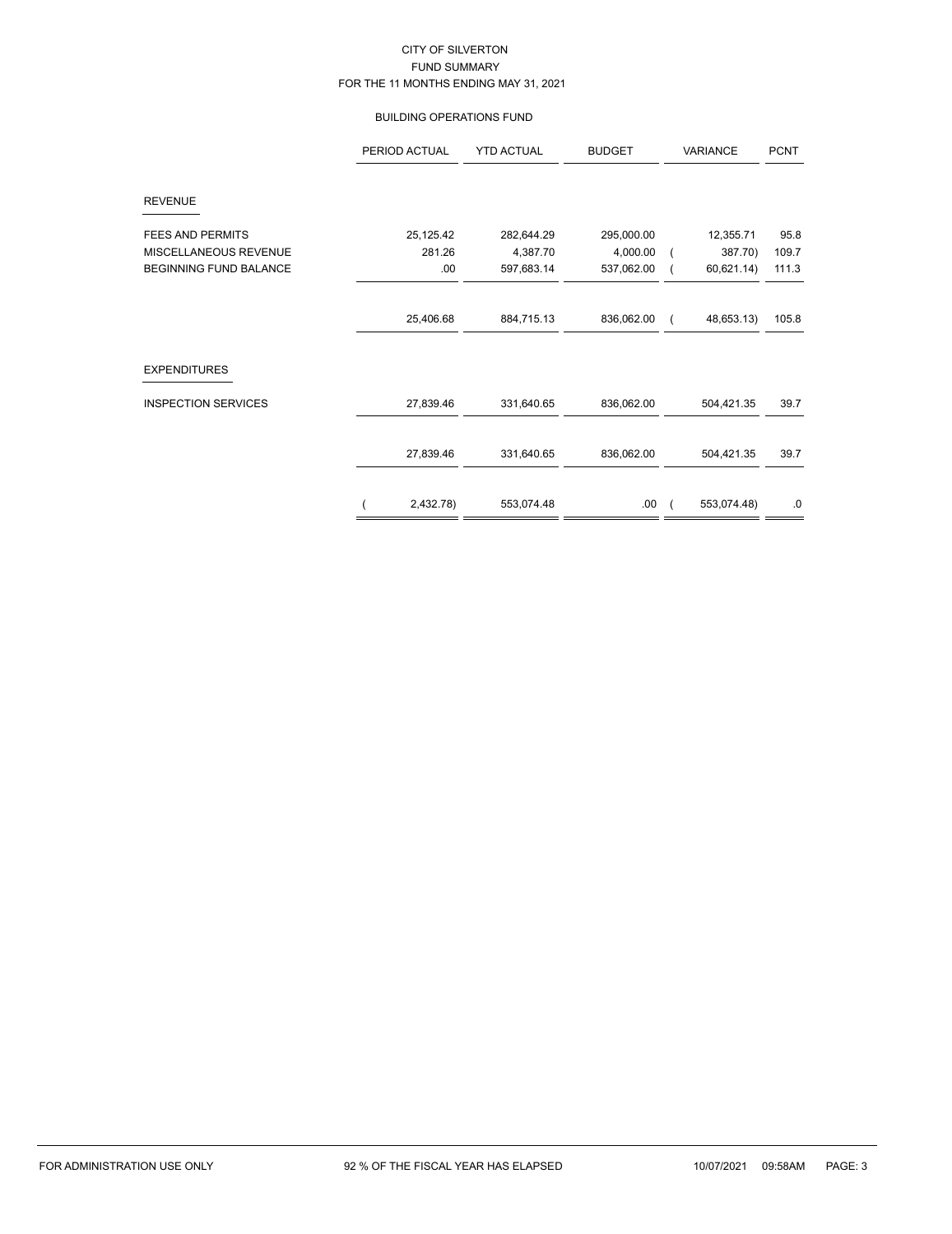### TRANSPORTATION FUND

|                               | PERIOD ACTUAL | <b>YTD ACTUAL</b> | <b>BUDGET</b> | VARIANCE   | <b>PCNT</b> |
|-------------------------------|---------------|-------------------|---------------|------------|-------------|
| <b>REVENUE</b>                |               |                   |               |            |             |
| <b>INTERGOVERNMENTAL</b>      | 9,664.75      | 38,701.25         | 166,500.00    | 127,798.75 | 23.2        |
| MISCELLANEOUS REVENUE         | 120.81        | 1,704.26          | 2,300.00      | 595.74     | 74.1        |
| <b>BEGINNING FUND BALANCE</b> | .00           | 77,148.49         | 74,850.00     | 2,298.49)  | 103.1       |
|                               |               |                   |               |            |             |
|                               | 9,785.56      | 117,554.00        | 243,650.00    | 126,096.00 | 48.3        |
| <b>EXPENDITURES</b>           |               |                   |               |            |             |
| <b>TROLLEY OPERATIONS</b>     | 3,147.54      | 48,293.92         | 243,650.00    | 195,356.08 | 19.8        |
|                               | 3,147.54      | 48,293.92         | 243,650.00    | 195,356.08 | 19.8        |
|                               |               |                   |               |            |             |
|                               | 6,638.02      | 69,260.08         | .00.          | 69,260.08) | $.0\,$      |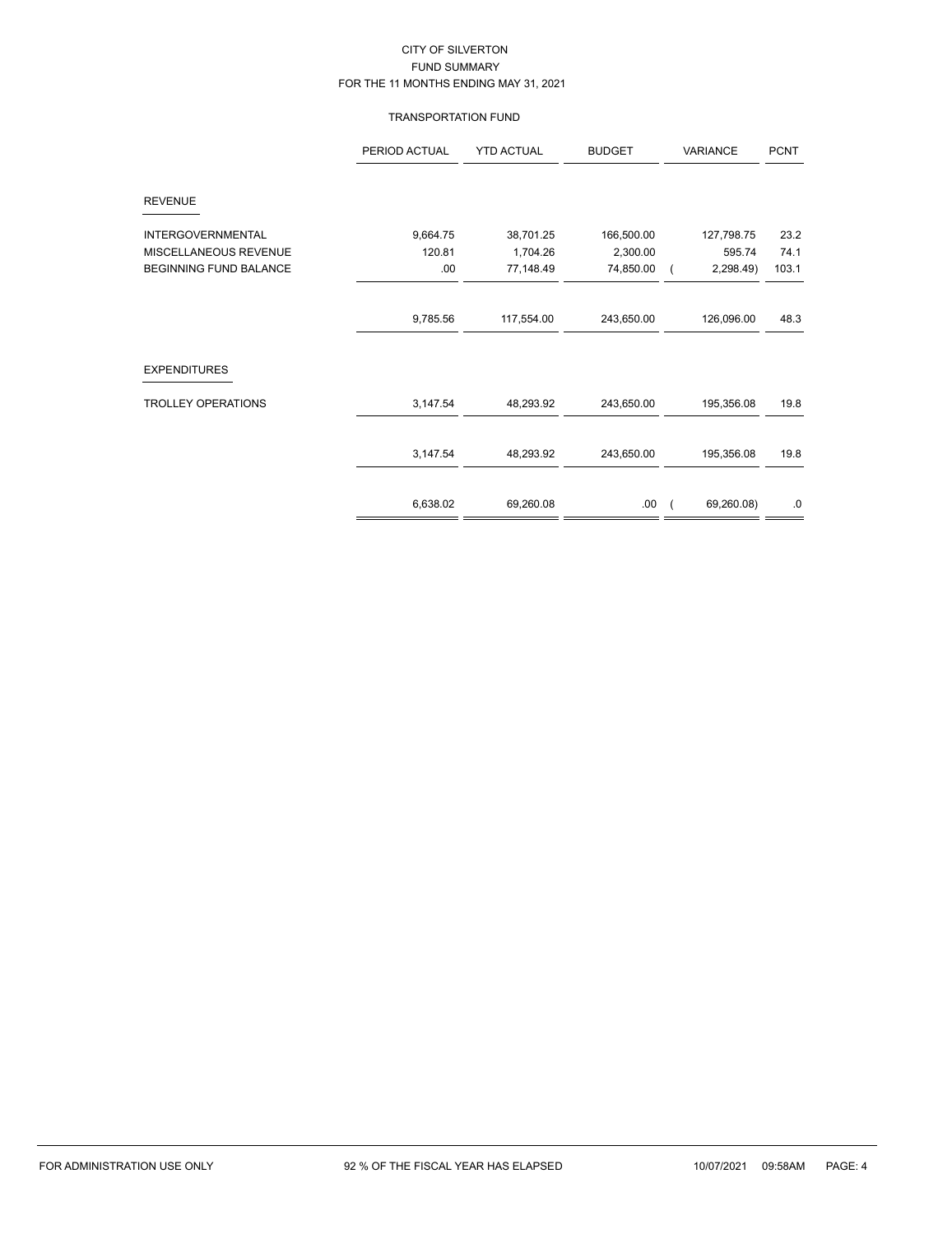# POOL OPERATIONS LEVY

|                               | PERIOD ACTUAL | <b>YTD ACTUAL</b> | <b>BUDGET</b> | <b>VARIANCE</b> |             | <b>PCNT</b> |
|-------------------------------|---------------|-------------------|---------------|-----------------|-------------|-------------|
| <b>REVENUE</b>                |               |                   |               |                 |             |             |
| PROPERTY TAXES                | 952.94        | 259,274.00        | 258,550.00    | $\overline{ }$  | 724.00)     | 100.3       |
| <b>INTERGOVERNMENTAL</b>      | .00           | 31,129.23         | 75,000.00     |                 | 43,870.77   | 41.5        |
| MISCELLANEOUS REVENUE         | 418.65        | 6,130.96          | 4,250.00      |                 | 1,880.96)   | 144.3       |
| <b>BEGINNING FUND BALANCE</b> | .00           | 689,046.88        | 718,842.00    |                 | 29,795.12   | 95.9        |
|                               | 1,371.59      | 985,581.07        | 1,056,642.00  |                 | 71,060.93   | 93.3        |
| <b>EXPENDITURES</b>           |               |                   |               |                 |             |             |
| POOL OPERATIONS               | 25,989.12     | 180,936.90        | 1,056,642.00  |                 | 875,705.10  | 17.1        |
|                               | 25,989.12     | 180,936.90        | 1,056,642.00  |                 | 875,705.10  | 17.1        |
|                               |               |                   |               |                 |             |             |
|                               | 24,617.53)    | 804,644.17        | .00.          |                 | 804,644.17) | .0          |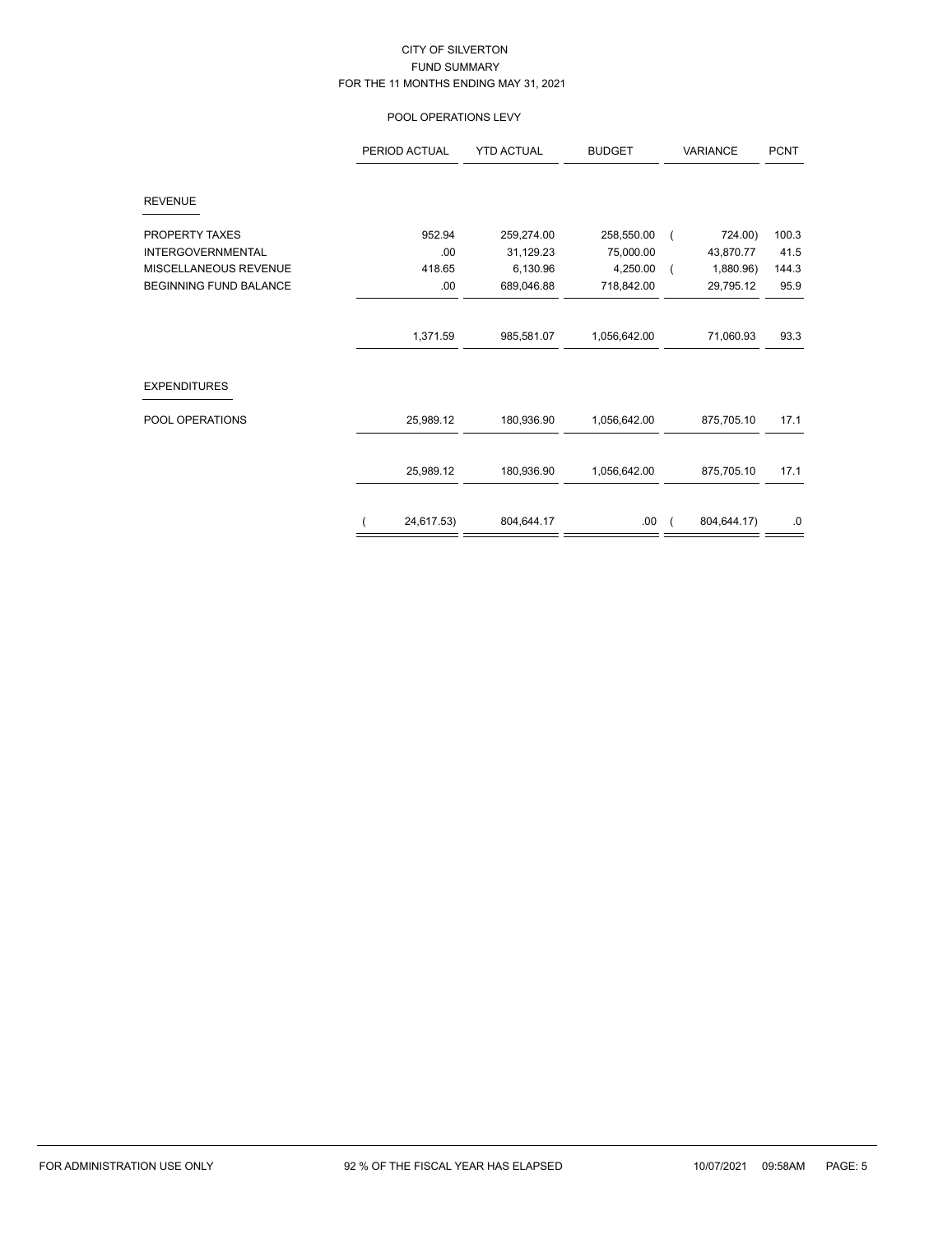# TRANSIENT TAX FUND

|                               | PERIOD ACTUAL | <b>YTD ACTUAL</b> | <b>BUDGET</b> | VARIANCE |             | <b>PCNT</b> |
|-------------------------------|---------------|-------------------|---------------|----------|-------------|-------------|
| <b>REVENUE</b>                |               |                   |               |          |             |             |
| <b>TAXES</b>                  | 30,075.92     | 214,963.81        | 350,800.00    |          | 135,836.19  | 61.3        |
| MISCELLANEOUS REVENUE         | 74.95         | 1,014.28          | 950.00        |          | 64.28)      | 106.8       |
| <b>BEGINNING FUND BALANCE</b> | .00           | 113,957.58        | 89,954.00     |          | 24,003.58)  | 126.7       |
|                               |               |                   |               |          |             |             |
|                               | 30,150.87     | 329,935.67        | 441,704.00    |          | 111,768.33  | 74.7        |
| <b>EXPENDITURES</b>           |               |                   |               |          |             |             |
| <b>OPERATIONS</b>             | 21,390.61     | 172,493.72        | 441,704.00    |          | 269,210.28  | 39.1        |
|                               | 21,390.61     | 172,493.72        | 441,704.00    |          | 269,210.28  | 39.1        |
|                               |               |                   |               |          |             |             |
|                               | 8,760.26      | 157,441.95        | .00.          |          | 157,441.95) | $.0\,$      |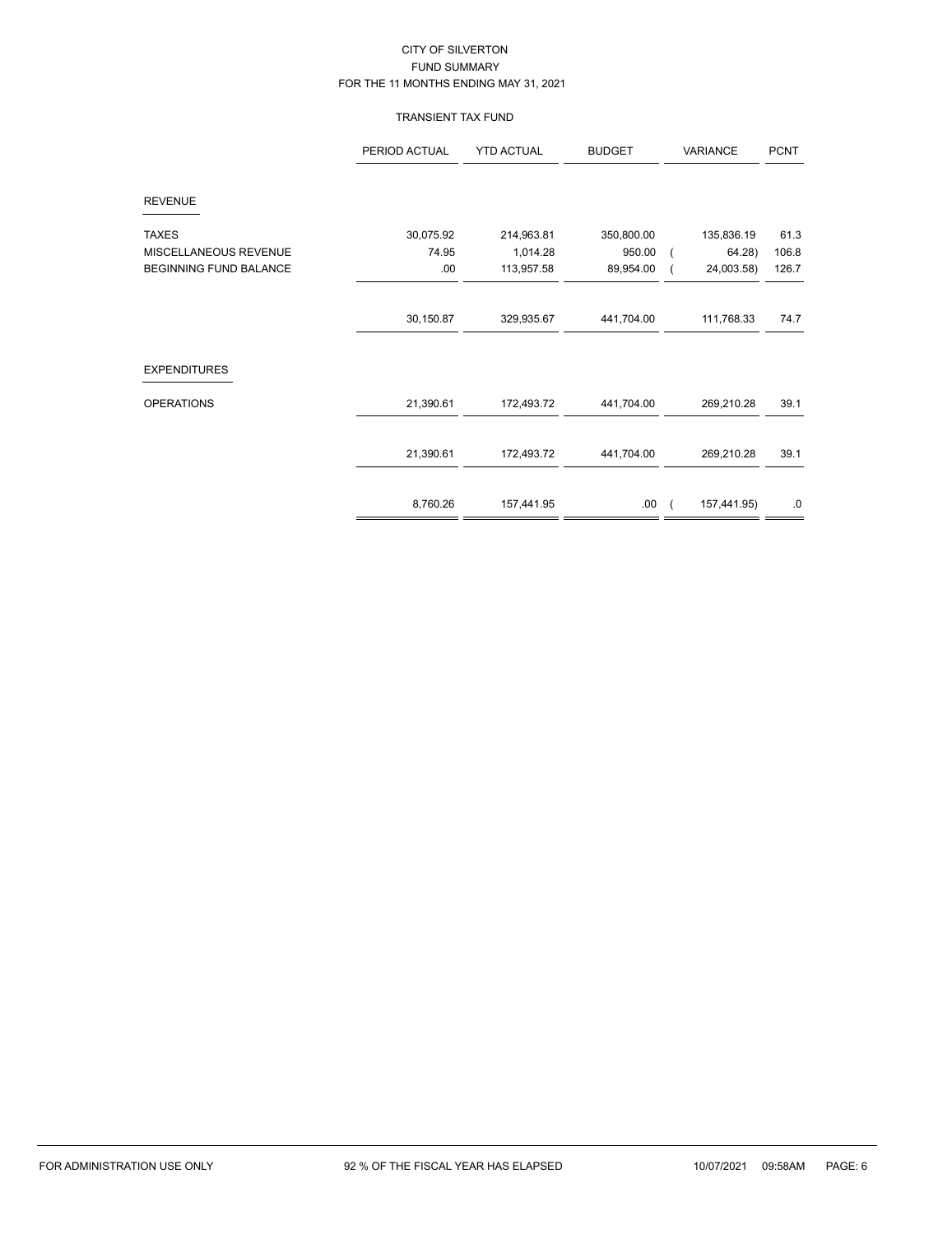### STREET FUND

|                               | <b>YTD ACTUAL</b><br>PERIOD ACTUAL<br><b>BUDGET</b> |              | <b>VARIANCE</b> | <b>PCNT</b> |               |       |
|-------------------------------|-----------------------------------------------------|--------------|-----------------|-------------|---------------|-------|
| <b>REVENUE</b>                |                                                     |              |                 |             |               |       |
| <b>TAXES</b>                  | 8,655.84                                            | 75,140.04    | 80,000.00       |             | 4,859.96      | 93.9  |
| <b>FEES AND PERMITS</b>       | 607.18                                              | 14,633.65    | 32,500.00       |             | 17,866.35     | 45.0  |
| <b>INTERGOVERNMENTAL</b>      | 74,171.10                                           | 632,229.89   | 645,000.00      |             | 12,770.11     | 98.0  |
| MISCELLANEOUS REVENUE         | 508.56                                              | 8,022.25     | 7,000.00        |             | 1,022.25)     | 114.6 |
| <b>BEGINNING FUND BALANCE</b> | .00                                                 | 897,076.30   | 681,209.00      |             | 215,867.30)   | 131.7 |
|                               | 83,942.68                                           | 1,627,102.13 | 1,445,709.00    | $\left($    | 181,393.13)   | 112.6 |
| <b>EXPENDITURES</b>           |                                                     |              |                 |             |               |       |
| <b>ADMINISTRATION</b>         | 17,056.06                                           | 306,382.51   | 791,331.00      |             | 484,948.49    | 38.7  |
| <b>MAINTENANCE</b>            | 19,516.64                                           | 295,933.58   | 654,378.00      |             | 358,444.42    | 45.2  |
|                               |                                                     |              |                 |             |               |       |
|                               | 36,572.70                                           | 602,316.09   | 1,445,709.00    |             | 843,392.91    | 41.7  |
|                               | 47,369.98                                           | 1,024,786.04 | .00             |             | 1,024,786.04) | .0    |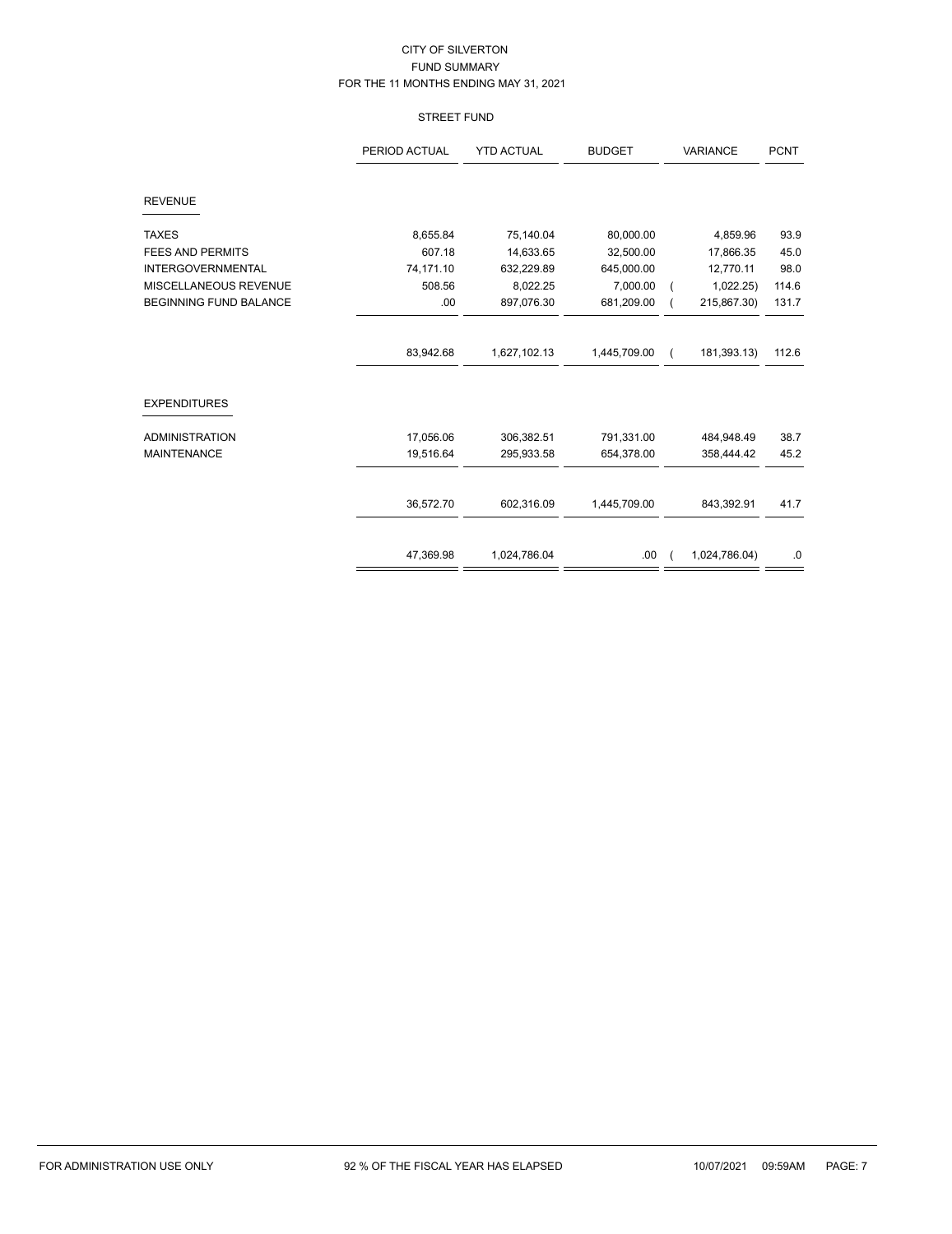### STREET IMPROVEMENT SDC FUND

|                            | PERIOD ACTUAL | <b>YTD ACTUAL</b> | <b>BUDGET</b> |            | VARIANCE      | <b>PCNT</b> |
|----------------------------|---------------|-------------------|---------------|------------|---------------|-------------|
| <b>REVENUE</b>             |               |                   |               |            |               |             |
| <b>FEES AND PERMITS</b>    | 9,381.00      | 196,697.00        | 125,080.00    |            | 71,617.00)    | 157.3       |
| MISCELLANEOUS REVENUE      | 991.21        | 13,927.99         | 15,700.00     |            | 1,772.01      | 88.7        |
| BEGINNING FUND BALANCE     | .00           | 1,766,114.96      | 1,731,060.00  |            | 35,054.96)    | 102.0       |
|                            |               |                   |               |            |               |             |
|                            | 10,372.21     | 1,976,739.95      | 1,871,840.00  | $\sqrt{2}$ | 104,899.95)   | 105.6       |
|                            |               |                   |               |            |               |             |
| <b>EXPENDITURES</b>        |               |                   |               |            |               |             |
| <b>STREET IMPROVEMENTS</b> | .00           | .00               | 1,871,840.00  |            | 1,871,840.00  | 0.          |
|                            | .00.          | .00               | 1,871,840.00  |            | 1,871,840.00  | $.0\,$      |
|                            |               |                   |               |            |               |             |
|                            | 10,372.21     | 1,976,739.95      | .00           |            | 1,976,739.95) | .0          |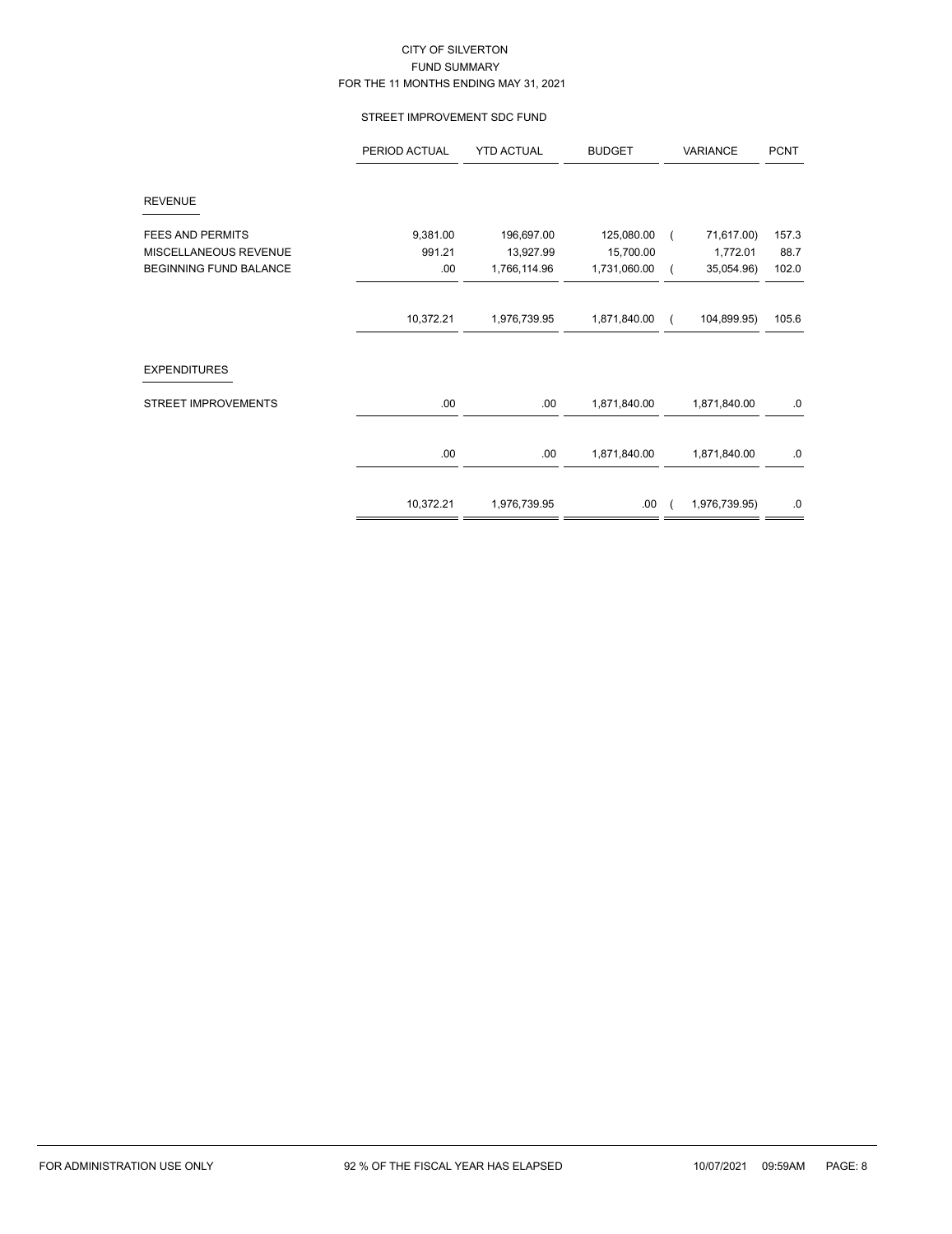### STREET REIMBURSEMENT SDC

|                               | PERIOD ACTUAL | <b>YTD ACTUAL</b> | <b>BUDGET</b> | VARIANCE |             | <b>PCNT</b> |
|-------------------------------|---------------|-------------------|---------------|----------|-------------|-------------|
| <b>REVENUE</b>                |               |                   |               |          |             |             |
| <b>FEES AND PERMITS</b>       | 1,899.00      | 46,746.00         | 25,320.00     |          | 21,426.00)  | 184.6       |
| MISCELLANEOUS REVENUE         | 262.08        | 3,678.61          | 3,000.00      |          | 678.61)     | 122.6       |
| <b>BEGINNING FUND BALANCE</b> | .00           | 471,651.78        | 452,901.00    |          | 18,750.78)  | 104.1       |
|                               |               |                   |               |          |             |             |
|                               | 2,161.08      | 522,076.39        | 481,221.00    |          | 40,855.39)  | 108.5       |
| <b>EXPENDITURES</b>           |               |                   |               |          |             |             |
| <b>STREET IMPROVEMENTS</b>    | .00           | .00               | 481,221.00    |          | 481,221.00  | .0          |
|                               | .00           | .00               | 481,221.00    |          | 481,221.00  | 0.          |
|                               |               |                   |               |          |             |             |
|                               | 2,161.08      | 522,076.39        | .00           |          | 522,076.39) | .0          |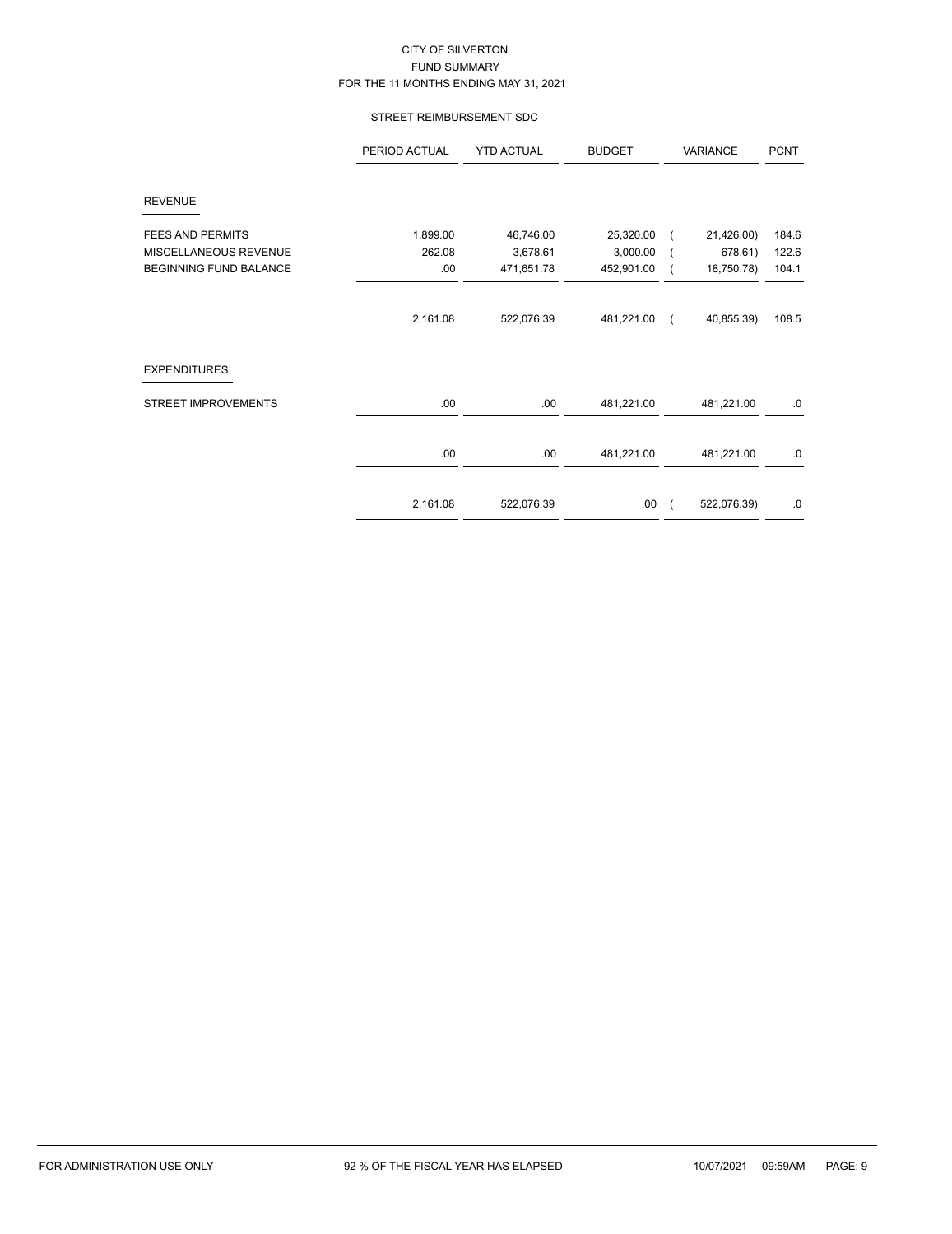### STORM WATER IMPROVE SDC FUND

|                               | PERIOD ACTUAL | <b>YTD ACTUAL</b> | <b>BUDGET</b> | VARIANCE    | <b>PCNT</b> |
|-------------------------------|---------------|-------------------|---------------|-------------|-------------|
| <b>REVENUE</b>                |               |                   |               |             |             |
| <b>FEES AND PERMITS</b>       | 1,260.00      | 18,885.00         | 16,800.00     | 2,085.00)   | 112.4       |
| MISCELLANEOUS REVENUE         | 179.53        | 3,061.83          | 3,500.00      | 438.17      | 87.5        |
| <b>BEGINNING FUND BALANCE</b> | .00.          | 556,312.36        | 548,680.00    | 7,632.36)   | 101.4       |
|                               | 1,439.53      | 578,259.19        | 568,980.00    | 9,279.19    | 101.6       |
|                               |               |                   |               |             |             |
| <b>EXPENDITURES</b>           |               |                   |               |             |             |
| STORM WATER IMPROVEMENTS      | 11,163.25     | 231,839.39        | 568,980.00    | 337,140.61  | 40.8        |
|                               | 11,163.25     | 231,839.39        | 568,980.00    | 337,140.61  | 40.8        |
|                               | 9,723.72)     | 346,419.80        | .00.          | 346,419.80) | .0          |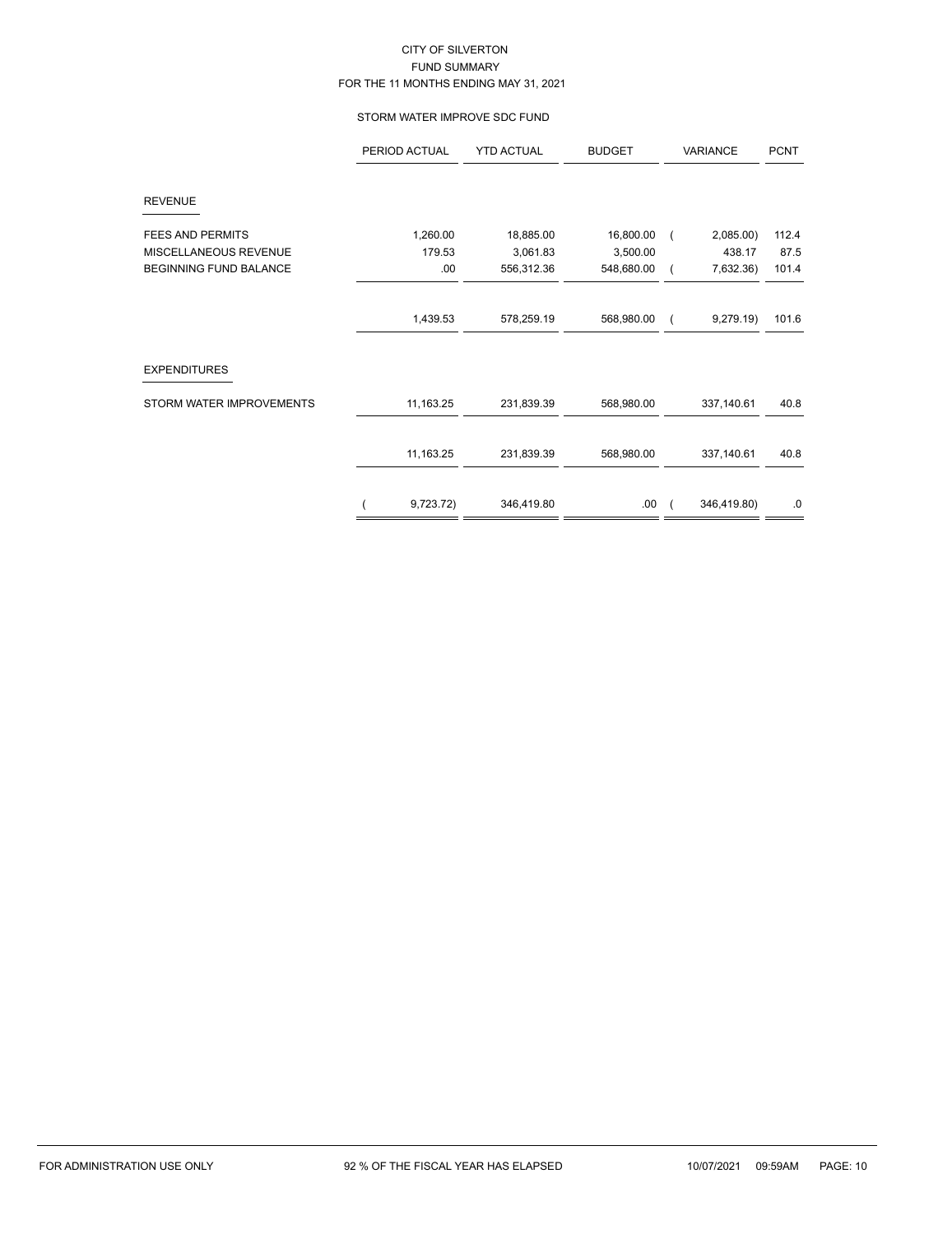### STORM WATER REIMB SDC FUND

|                          | PERIOD ACTUAL | <b>YTD ACTUAL</b> | <b>BUDGET</b> | VARIANCE   |             | <b>PCNT</b> |
|--------------------------|---------------|-------------------|---------------|------------|-------------|-------------|
| <b>REVENUE</b>           |               |                   |               |            |             |             |
| <b>FEES AND PERMITS</b>  | 1,371.00      | 20,859.00         | 18,280.00     |            | 2,579.00)   | 114.1       |
| MISCELLANEOUS REVENUE    | 76.19         | 1,047.70          | 700.00        |            | 347.70)     | 149.7       |
| BEGINNING FUND BALANCE   | .00           | 130,679.53        | 114,543.00    |            | 16, 136.53) | 114.1       |
|                          |               |                   |               |            |             |             |
|                          | 1,447.19      | 152,586.23        | 133,523.00    |            | 19,063.23)  | 114.3       |
| <b>EXPENDITURES</b>      |               |                   |               |            |             |             |
| STORM WATER IMPROVEMENTS | .00           | .00.              | 133,523.00    |            | 133,523.00  | .0          |
|                          |               |                   |               |            |             |             |
|                          | .00           | .00               | 133,523.00    |            | 133,523.00  | .0          |
|                          |               |                   |               |            |             |             |
|                          | 1,447.19      | 152,586.23        | .00.          | $\sqrt{ }$ | 152,586.23) | 0.          |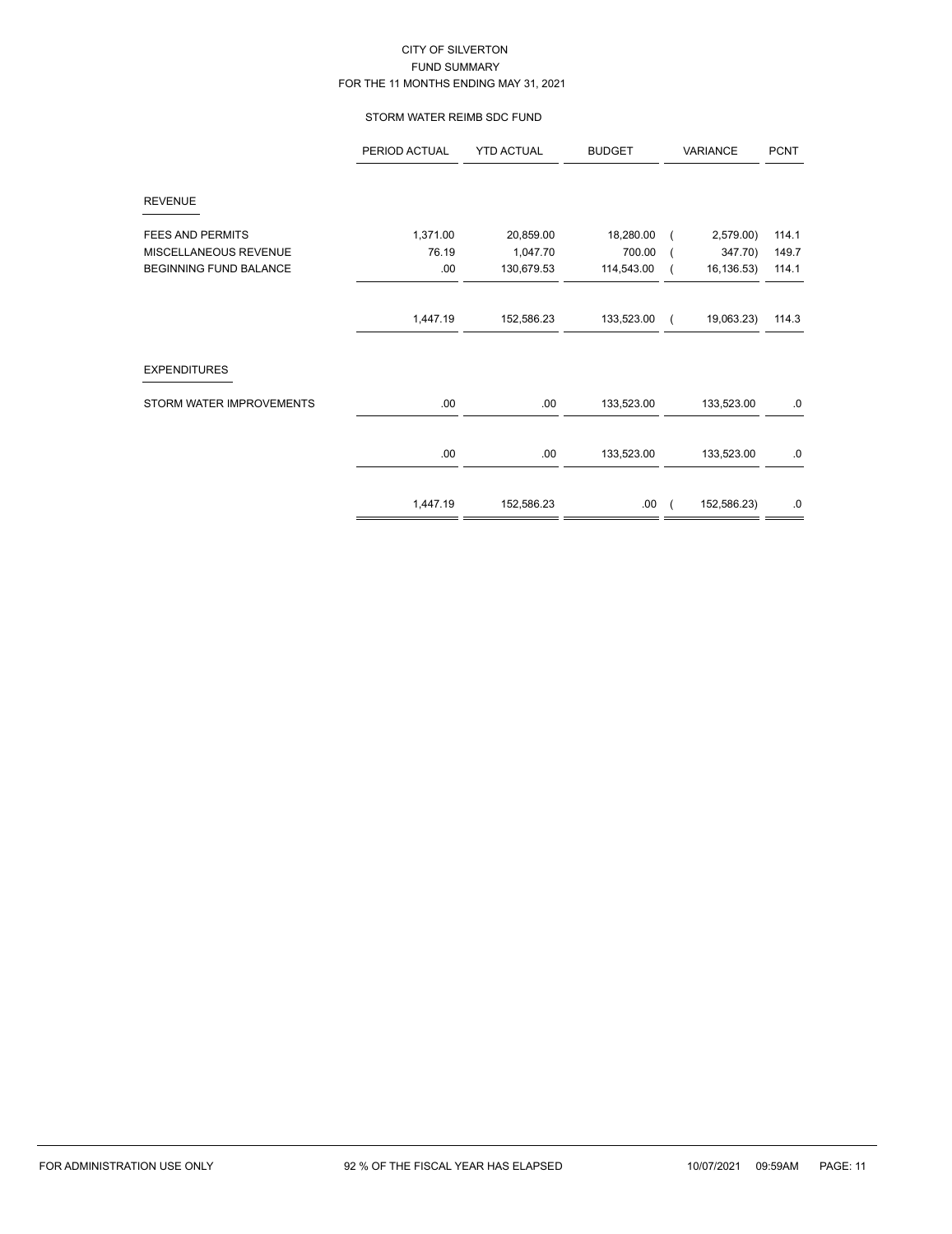### STREET LIGHT IMPROVEMENT FUND

|                                                        | PERIOD ACTUAL  | <b>YTD ACTUAL</b>      | <b>BUDGET</b>          | VARIANCE          | <b>PCNT</b>   |
|--------------------------------------------------------|----------------|------------------------|------------------------|-------------------|---------------|
| <b>REVENUE</b>                                         |                |                        |                        |                   |               |
| MISCELLANEOUS REVENUE<br><b>BEGINNING FUND BALANCE</b> | 106.92<br>.00. | 1,559.67<br>210,646.83 | 3,000.00<br>210,638.00 | 1,440.33<br>8.83) | 52.0<br>100.0 |
|                                                        | 106.92         | 212,206.50             | 213,638.00             | 1,431.50          | 99.3          |
| <b>EXPENDITURES</b>                                    |                |                        |                        |                   |               |
| STREET IMPROVEMENTS                                    | .00.           | .00                    | 213,638.00             | 213,638.00        | .0            |
|                                                        | .00.           | .00                    | 213,638.00             | 213,638.00        | .0            |
|                                                        | 106.92         | 212,206.50             | .00                    | 212,206.50)       | .0            |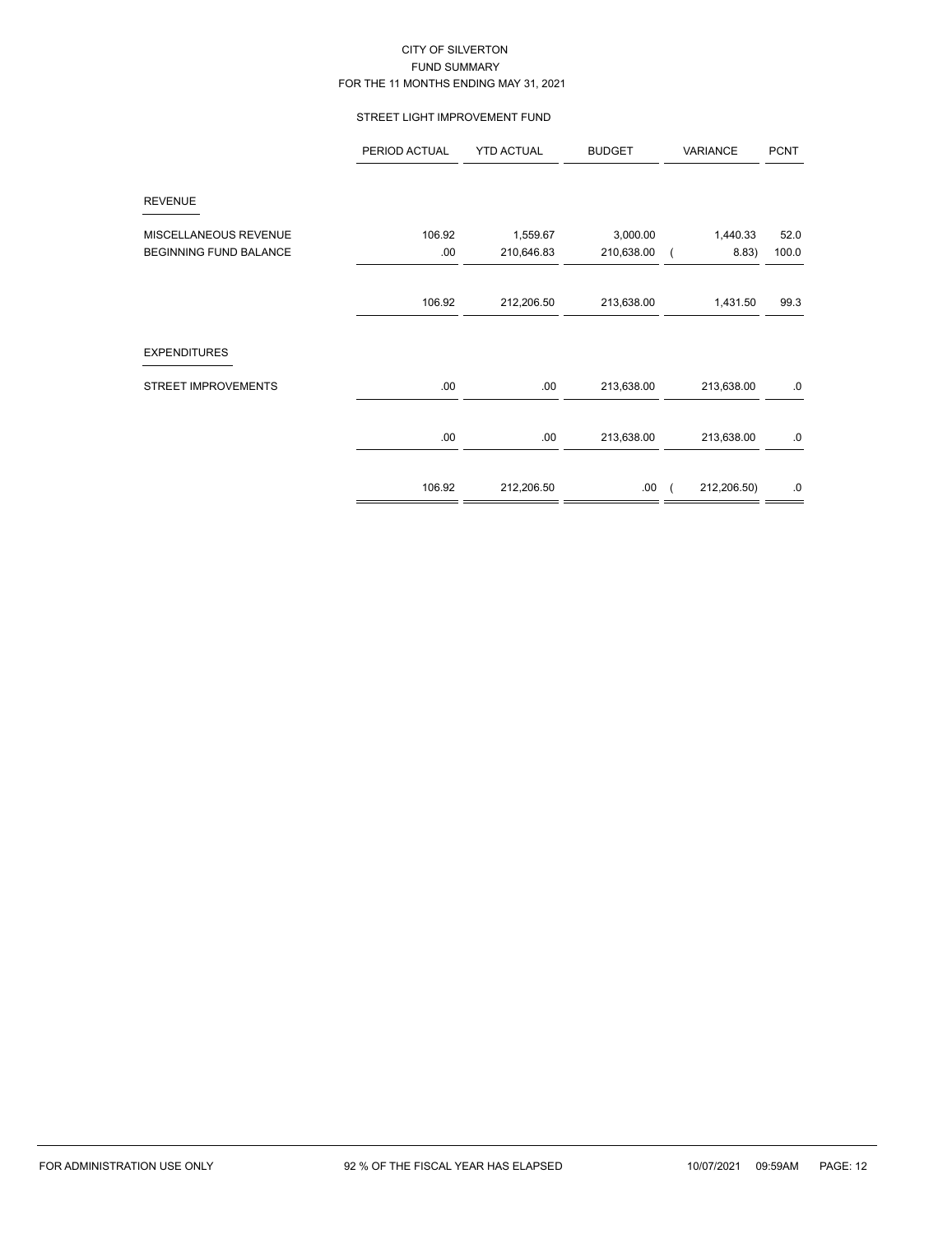### STREET MAINTENANCE FEE FUND

|                               | PERIOD ACTUAL<br><b>YTD ACTUAL</b> |            | <b>BUDGET</b> | VARIANCE                  | <b>PCNT</b> |
|-------------------------------|------------------------------------|------------|---------------|---------------------------|-------------|
| <b>REVENUE</b>                |                                    |            |               |                           |             |
| <b>FEES AND PERMITS</b>       | 43,775.77                          | 480,210.54 | 510,679.00    | 30,468.46                 | 94.0        |
| MISCELLANEOUS REVENUE         | 146.45                             | 2,546.35   | 2,750.00      | 203.65                    | 92.6        |
| <b>BEGINNING FUND BALANCE</b> | .00                                | 282,908.24 | 278,367.00    | 4,541.24)                 | 101.6       |
|                               |                                    |            |               |                           |             |
|                               | 43,922.22                          | 765,665.13 | 791,796.00    | 26,130.87                 | 96.7        |
| <b>EXPENDITURES</b>           |                                    |            |               |                           |             |
| <b>STREET IMPROVEMENTS</b>    | .00.                               | 385,280.00 | 791,796.00    | 406,516.00                | 48.7        |
|                               |                                    |            |               |                           |             |
|                               | .00.                               | 385,280.00 | 791,796.00    | 406,516.00                | 48.7        |
|                               |                                    |            |               |                           |             |
|                               | 43,922.22                          | 380,385.13 | .00.          | 380,385.13)<br>$\sqrt{2}$ | .0          |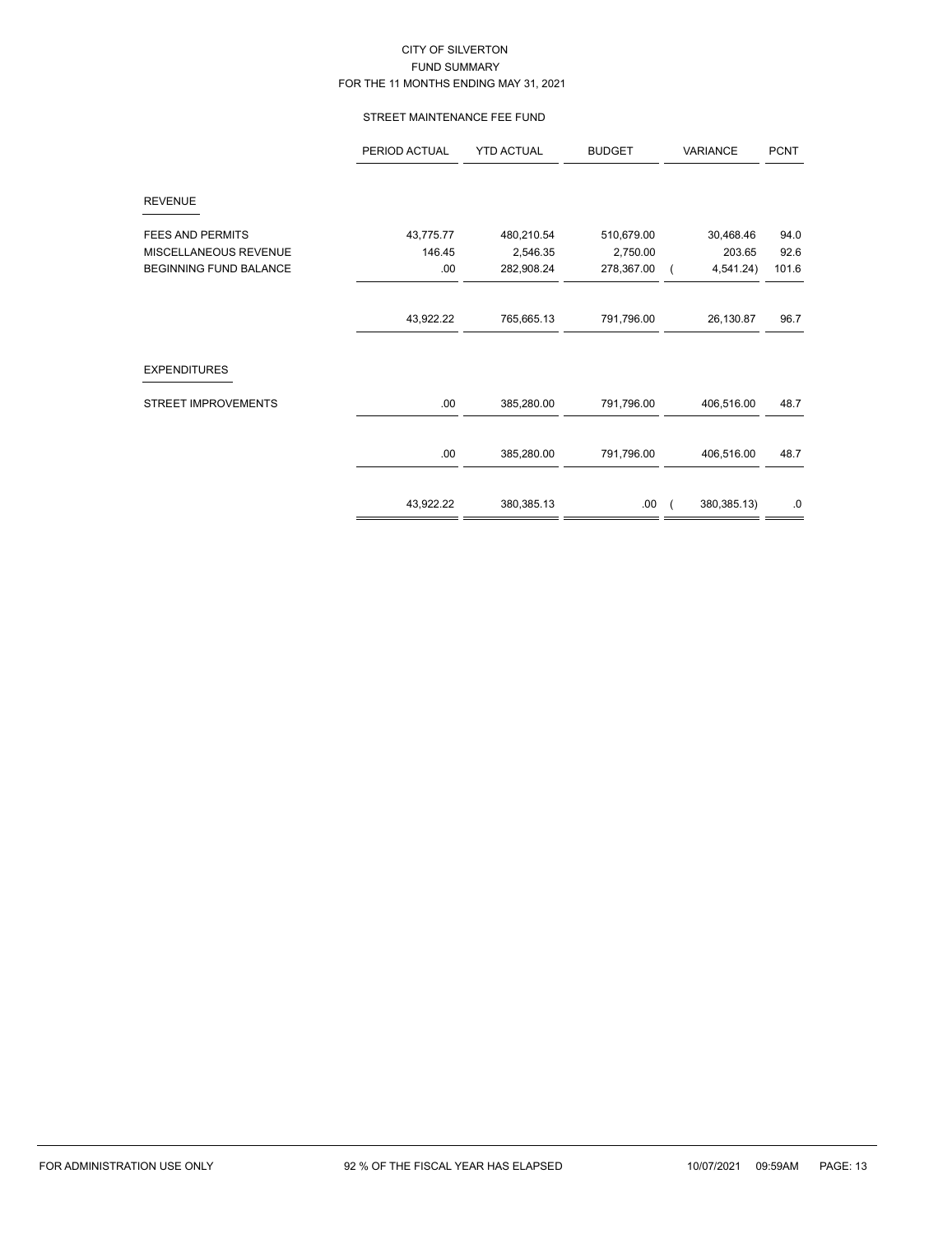# STORM WATER FEE FUND

|                         | PERIOD ACTUAL | <b>YTD ACTUAL</b> | <b>BUDGET</b> | VARIANCE    | <b>PCNT</b> |
|-------------------------|---------------|-------------------|---------------|-------------|-------------|
| <b>REVENUE</b>          |               |                   |               |             |             |
| <b>FEES AND PERMITS</b> | 41,046.22     | 449,932.93        | 483,914.00    | 33,981.07   | 93.0        |
| MISCELLANEOUS REVENUE   | 296.41        | 3,232.46          | 3,500.00      | 267.54      | 92.4        |
| BEGINNING FUND BALANCE  | .00           | 385,475.57        | 396,701.00    | 11,225.43   | 97.2        |
|                         | 41,342.63     | 838,640.96        | 884,115.00    | 45,474.04   | 94.9        |
| <b>EXPENDITURES</b>     |               |                   |               |             |             |
| STORMWATER IMPROVEMENTS | 14,534.00     | 179,746.00        | 884,115.00    | 704,369.00  | 20.3        |
|                         | 14,534.00     | 179,746.00        | 884,115.00    | 704,369.00  | 20.3        |
|                         | 26,808.63     | 658,894.96        | .00.          | 658,894.96) | $.0\,$      |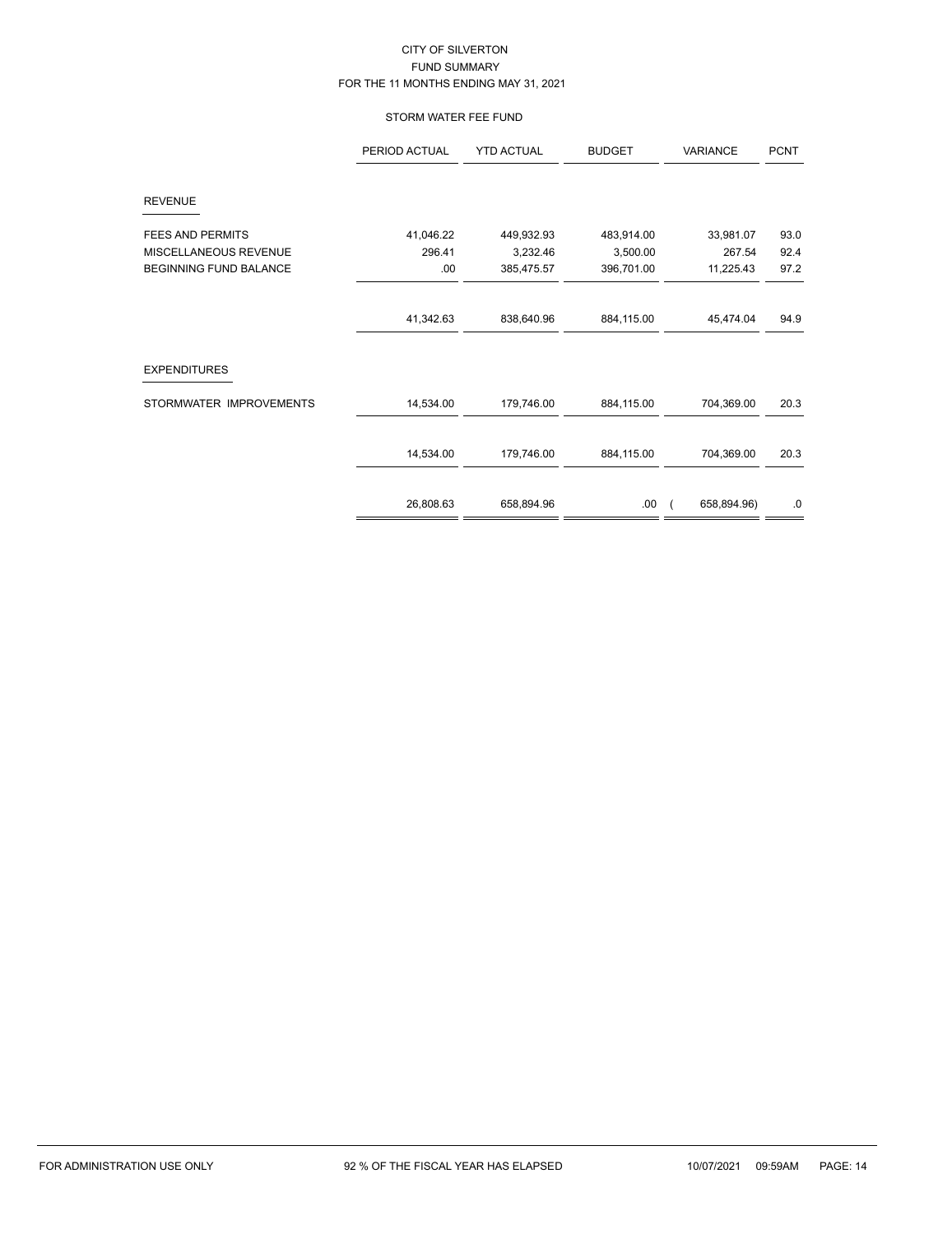# SEWER FUND

|                               | PERIOD ACTUAL | <b>YTD ACTUAL</b> | <b>BUDGET</b> | <b>VARIANCE</b>         | <b>PCNT</b> |
|-------------------------------|---------------|-------------------|---------------|-------------------------|-------------|
| <b>REVENUE</b>                |               |                   |               |                         |             |
| <b>FEES AND PERMITS</b>       | 330,055.83    | 3,713,425.85      | 3,507,130.00  | 206,295.85)             | 105.9       |
| SOURCE 43                     | .00           | 65,051.00         | .00           | 65,051.00)              | .0          |
| MISCELLANEOUS REVENUE         | 21,102.01     | 45,399.34         | 27,500.00     | 17,899.34)              | 165.1       |
| <b>BEGINNING FUND BALANCE</b> | .00           | 2,172,310.04      | 1,710,732.00  | 461,578.04)             | 127.0       |
|                               | 351,157.84    | 5,996,186.23      | 5,245,362.00  | 750,824.23)<br>$\left($ | 114.3       |
| <b>EXPENDITURES</b>           |               |                   |               |                         |             |
| <b>ADMINISTRATION</b>         | 118,644.21    | 1,394,752.45      | 2,714,037.00  | 1,319,284.55            | 51.4        |
| <b>OPERATIONS</b>             | 88,895.84     | 930,996.03        | 1,319,372.00  | 388,375.97              | 70.6        |
| <b>MAINTENANCE</b>            | 20,201.58     | 266, 163.55       | 378,683.00    | 112,519.45              | 70.3        |
| <b>DEBT SERVICES</b>          | 365,278.13    | 830,223.76        | 833,270.00    | 3,046.24                | 99.6        |
|                               | 593,019.76    | 3,422,135.79      | 5,245,362.00  | 1,823,226.21            | 65.2        |
|                               | 241,861.92)   | 2,574,050.44      | .00.          | 2,574,050.44)           | $\cdot$ 0   |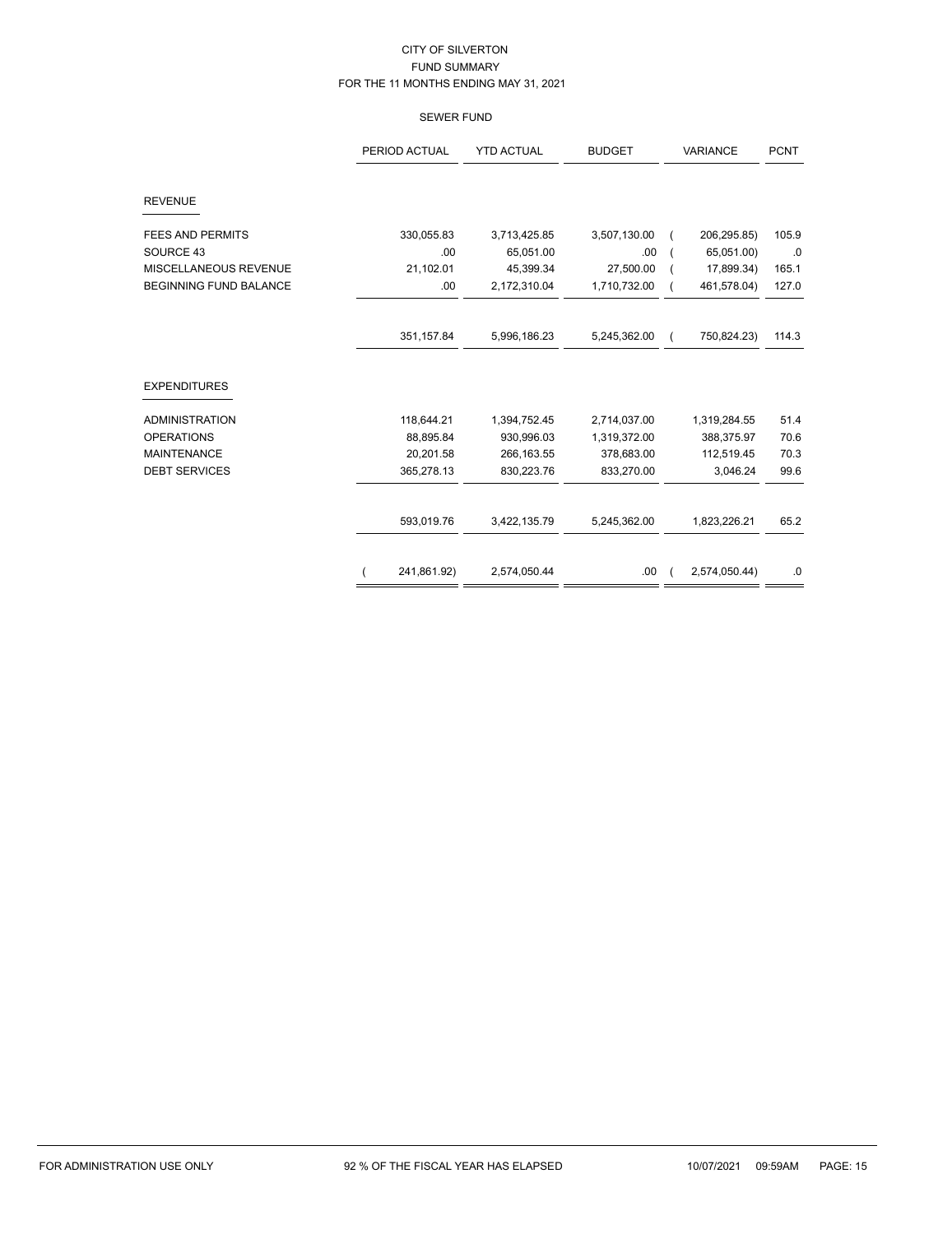### SEWER IMPROVEMENT SDC FUND

|                               | PERIOD ACTUAL | <b>YTD ACTUAL</b> | <b>BUDGET</b> | <b>VARIANCE</b> |               | <b>PCNT</b> |
|-------------------------------|---------------|-------------------|---------------|-----------------|---------------|-------------|
| <b>REVENUE</b>                |               |                   |               |                 |               |             |
| <b>FEES AND PERMITS</b>       | 9,408.00      | 119,168.00        | 125,440.00    |                 | 6,272.00      | 95.0        |
| MISCELLANEOUS REVENUE         | 689.90        | 9,752.81          | 9,000.00      |                 | 752.81)       | 108.4       |
| <b>BEGINNING FUND BALANCE</b> | .00           | 1,295,222.64      | 1,246,076.00  |                 | 49,146.64)    | 103.9       |
|                               | 10,097.90     | 1,424,143.45      | 1,380,516.00  |                 | 43,627.45)    | 103.2       |
| <b>EXPENDITURES</b>           |               |                   |               |                 |               |             |
| <b>SEWER IMPROVEMENTS</b>     | .00           | 45,429.13         | 1,380,516.00  |                 | 1,335,086.87  | 3.3         |
|                               |               |                   |               |                 |               |             |
|                               | .00           | 45,429.13         | 1,380,516.00  |                 | 1,335,086.87  | 3.3         |
|                               | 10,097.90     | 1,378,714.32      | .00           |                 | 1,378,714.32) | .0          |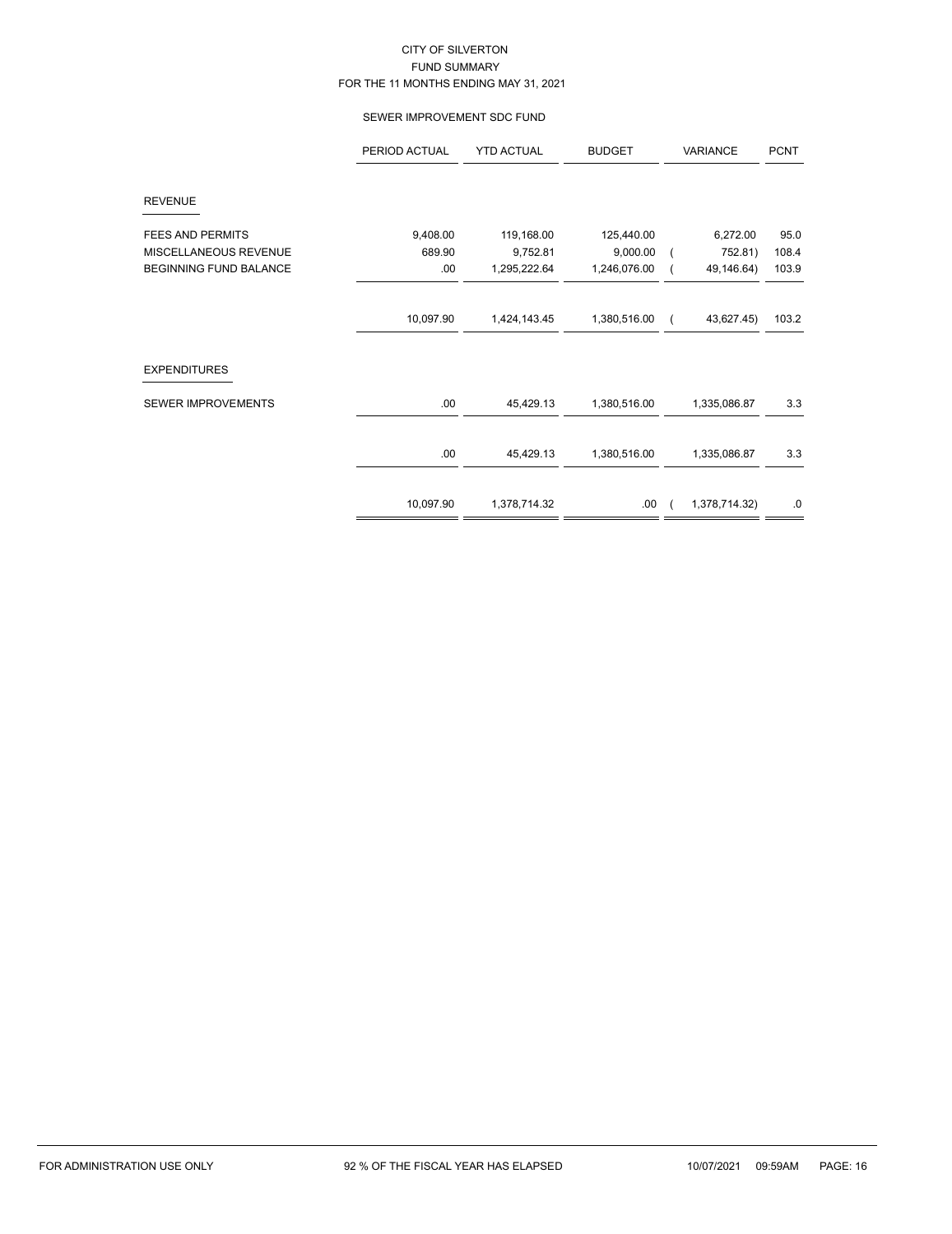### SEWER REIMBURSEMENT SDC FUND

|                               | PERIOD ACTUAL | <b>YTD ACTUAL</b> | <b>BUDGET</b> | VARIANCE      | <b>PCNT</b> |
|-------------------------------|---------------|-------------------|---------------|---------------|-------------|
| <b>REVENUE</b>                |               |                   |               |               |             |
| <b>FEES AND PERMITS</b>       | 4,551.00      | 57,646.00         | 60,680.00     | 3,034.00      | 95.0        |
| MISCELLANEOUS REVENUE         | 1,088.38      | 15,685.89         | 15,600.00     | 85.89)        | 100.6       |
| <b>BEGINNING FUND BALANCE</b> | .00           | 2,091,428.57      | 2,069,752.00  | 21,676.57)    | 101.1       |
|                               |               |                   |               |               |             |
|                               | 5,639.38      | 2,164,760.46      | 2,146,032.00  | 18,728.46)    | 100.9       |
| <b>EXPENDITURES</b>           |               |                   |               |               |             |
| <b>SEWER IMPROVEMENTS</b>     | .00           | .00               | 2,146,032.00  | 2,146,032.00  | .0          |
|                               |               |                   |               |               |             |
|                               | .00           | .00               | 2,146,032.00  | 2,146,032.00  | .0          |
|                               | 5,639.38      | 2,164,760.46      | .00           | 2,164,760.46) | .0          |
|                               |               |                   |               |               |             |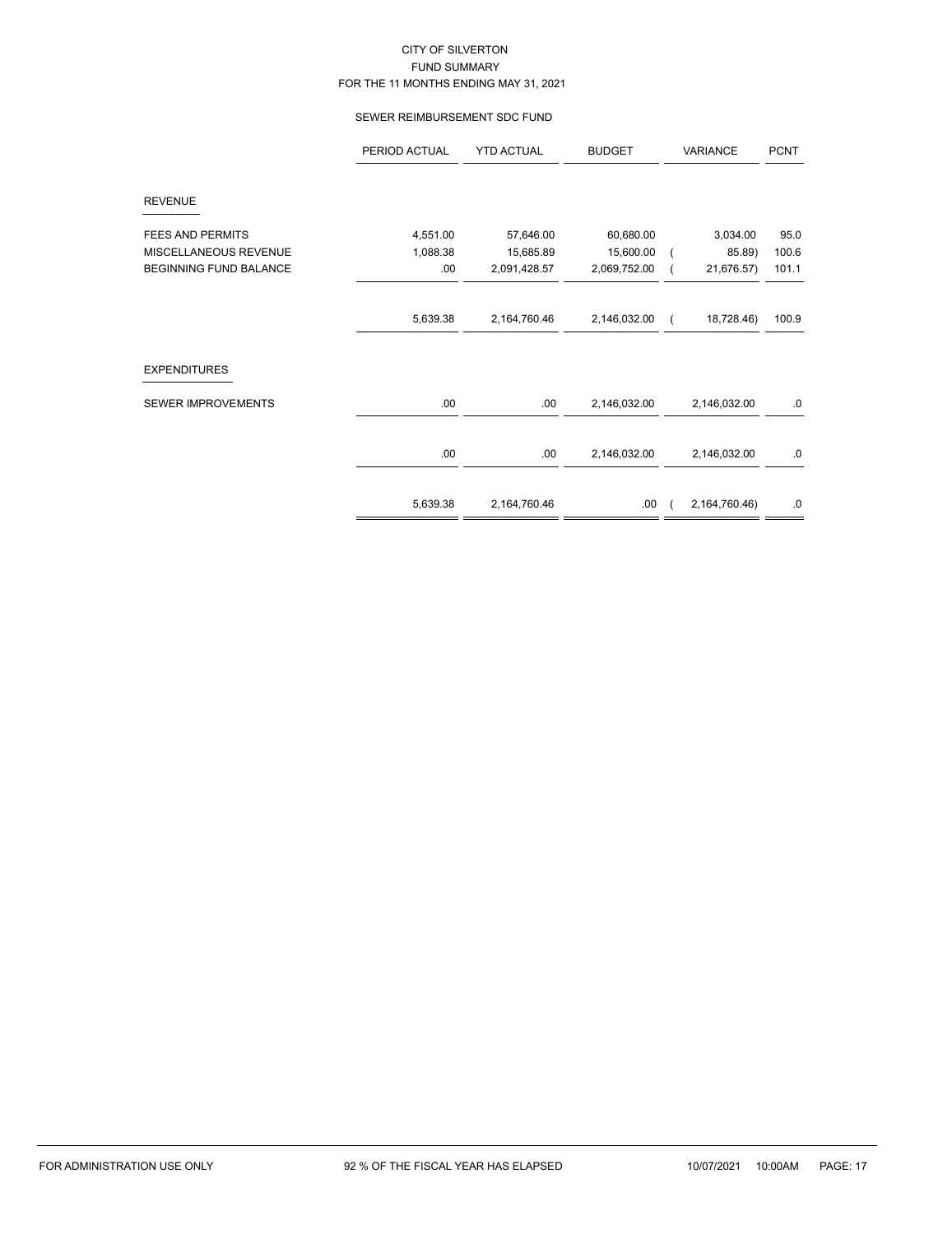# SEWER DEBT RESERVE FUND

|                               | PERIOD ACTUAL | <b>YTD ACTUAL</b> | <b>BUDGET</b> | VARIANCE    | <b>PCNT</b> |
|-------------------------------|---------------|-------------------|---------------|-------------|-------------|
| <b>REVENUE</b>                |               |                   |               |             |             |
| MISCELLANEOUS REVENUE         | 418.67        | 6,099.05          | 10,000.00     | 3,900.95    | 61.0        |
| <b>BEGINNING FUND BALANCE</b> | .00           | 824,884.90        | 842,202.00    | 17,317.10   | 97.9        |
|                               |               |                   |               |             |             |
|                               | 418.67        | 830,983.95        | 852,202.00    | 21,218.05   | 97.5        |
|                               |               |                   |               |             |             |
| <b>EXPENDITURES</b>           |               |                   |               |             |             |
| <b>DEBT SERVICES</b>          | .00.          | .00               | 852,202.00    | 852,202.00  | 0.          |
|                               | .00           | .00               | 852,202.00    | 852,202.00  | .0          |
|                               | 418.67        | 830,983.95        | .00.          | 830,983.95) | .0          |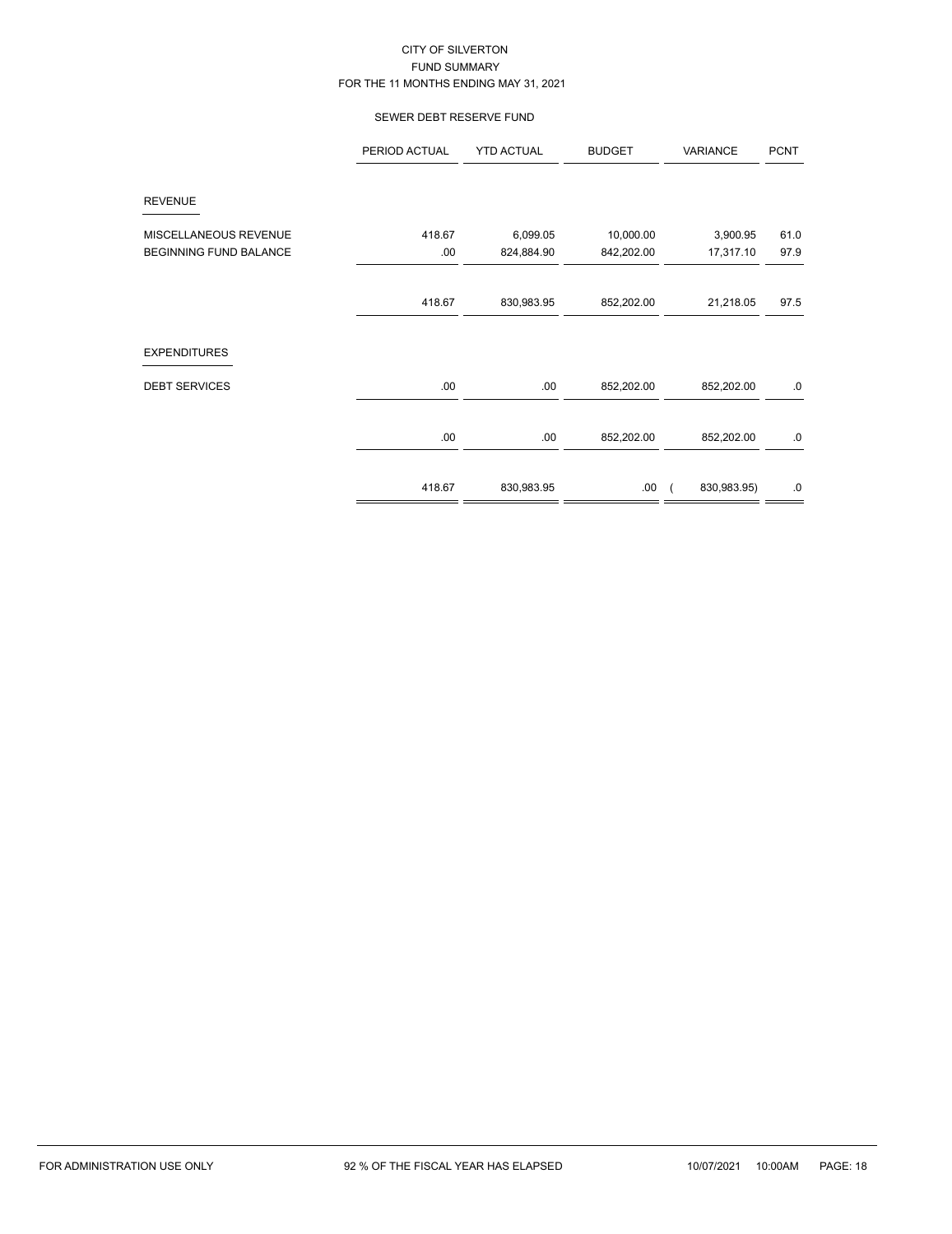# WATER FUND

|                               | PERIOD ACTUAL | <b>YTD ACTUAL</b> | <b>BUDGET</b> | <b>VARIANCE</b> |               | <b>PCNT</b> |
|-------------------------------|---------------|-------------------|---------------|-----------------|---------------|-------------|
| <b>REVENUE</b>                |               |                   |               |                 |               |             |
| <b>FEES AND PERMITS</b>       | 242,323.60    | 2,680,104.68      | 2,539,041.00  |                 | 141,063.68)   | 105.6       |
| <b>INTERGOVERNMENTAL</b>      | .00           | 612.00            | 20,000.00     |                 | 19,388.00     | 3.1         |
| MISCELLANEOUS REVENUE         | 2,054.86      | 24,638.77         | 31,750.00     |                 | 7,111.23      | 77.6        |
| <b>BEGINNING FUND BALANCE</b> | .00           | 1,828,438.53      | 1,472,521.00  | $\left($        | 355,917.53)   | 124.2       |
|                               | 244,378.46    | 4,533,793.98      | 4,063,312.00  | $\left($        | 470,481.98)   | 111.6       |
| <b>EXPENDITURES</b>           |               |                   |               |                 |               |             |
| <b>ADMINISTRATION</b>         | 119,265.06    | 1,392,929.65      | 2,608,762.00  |                 | 1,215,832.35  | 53.4        |
| <b>OPERATIONS</b>             | 16,355.93     | 354,273.48        | 736,464.00    |                 | 382,190.52    | 48.1        |
| <b>MAINTENANCE</b>            | 23,082.49     | 342,522.20        | 524,336.00    |                 | 181,813.80    | 65.3        |
| <b>DEBT SERVICES</b>          | .00           | 193,725.26        | 193,750.00    |                 | 24.74         | 100.0       |
|                               | 158,703.48    | 2,283,450.59      | 4,063,312.00  |                 | 1,779,861.41  | 56.2        |
|                               | 85,674.98     | 2,250,343.39      | .00           |                 | 2,250,343.39) | .0          |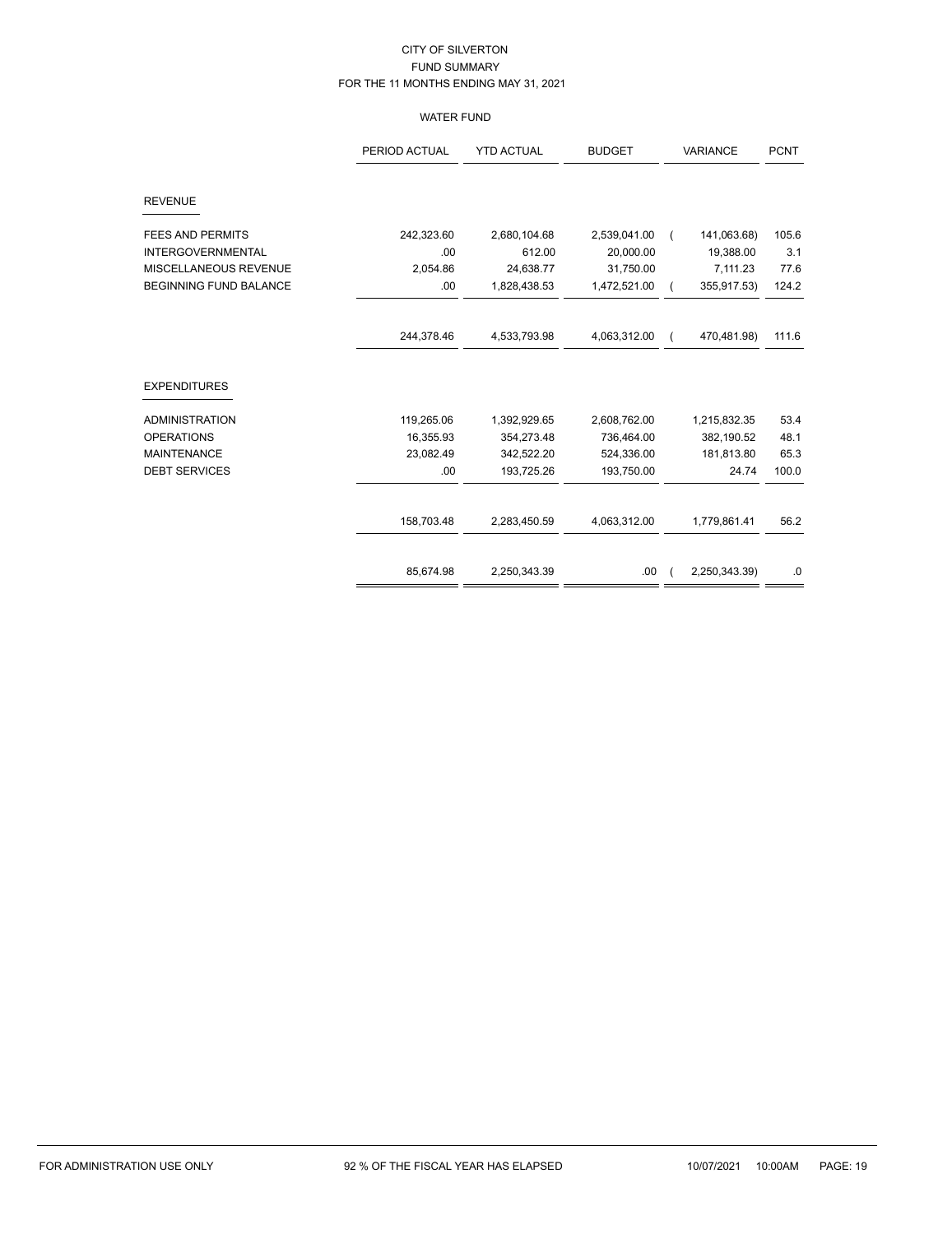### WATER IMPROVEMENT SDC FUND

|                           | PERIOD ACTUAL | <b>YTD ACTUAL</b> | <b>BUDGET</b> | VARIANCE |               | <b>PCNT</b> |
|---------------------------|---------------|-------------------|---------------|----------|---------------|-------------|
| <b>REVENUE</b>            |               |                   |               |          |               |             |
| <b>FEES AND PERMITS</b>   | 20,784.00     | 243,837.00        | 277,120.00    |          | 33,283.00     | 88.0        |
| MISCELLANEOUS REVENUE     | 1,326.30      | 18,537.11         | 25,000.00     |          | 6,462.89      | 74.2        |
| BEGINNING FUND BALANCE    | .00           | 2,390,840.50      | 2,282,313.00  |          | 108,527.50)   | 104.8       |
|                           |               |                   |               |          |               |             |
|                           | 22,110.30     | 2,653,214.61      | 2,584,433.00  |          | 68,781.61)    | 102.7       |
| <b>EXPENDITURES</b>       |               |                   |               |          |               |             |
| <b>WATER IMPROVEMENTS</b> | .00           | .00               | 2,584,433.00  |          | 2,584,433.00  | $.0\,$      |
|                           | .00           | .00               | 2,584,433.00  |          | 2,584,433.00  | $.0\,$      |
|                           | 22,110.30     | 2,653,214.61      | .00.          |          | 2,653,214.61) | .0          |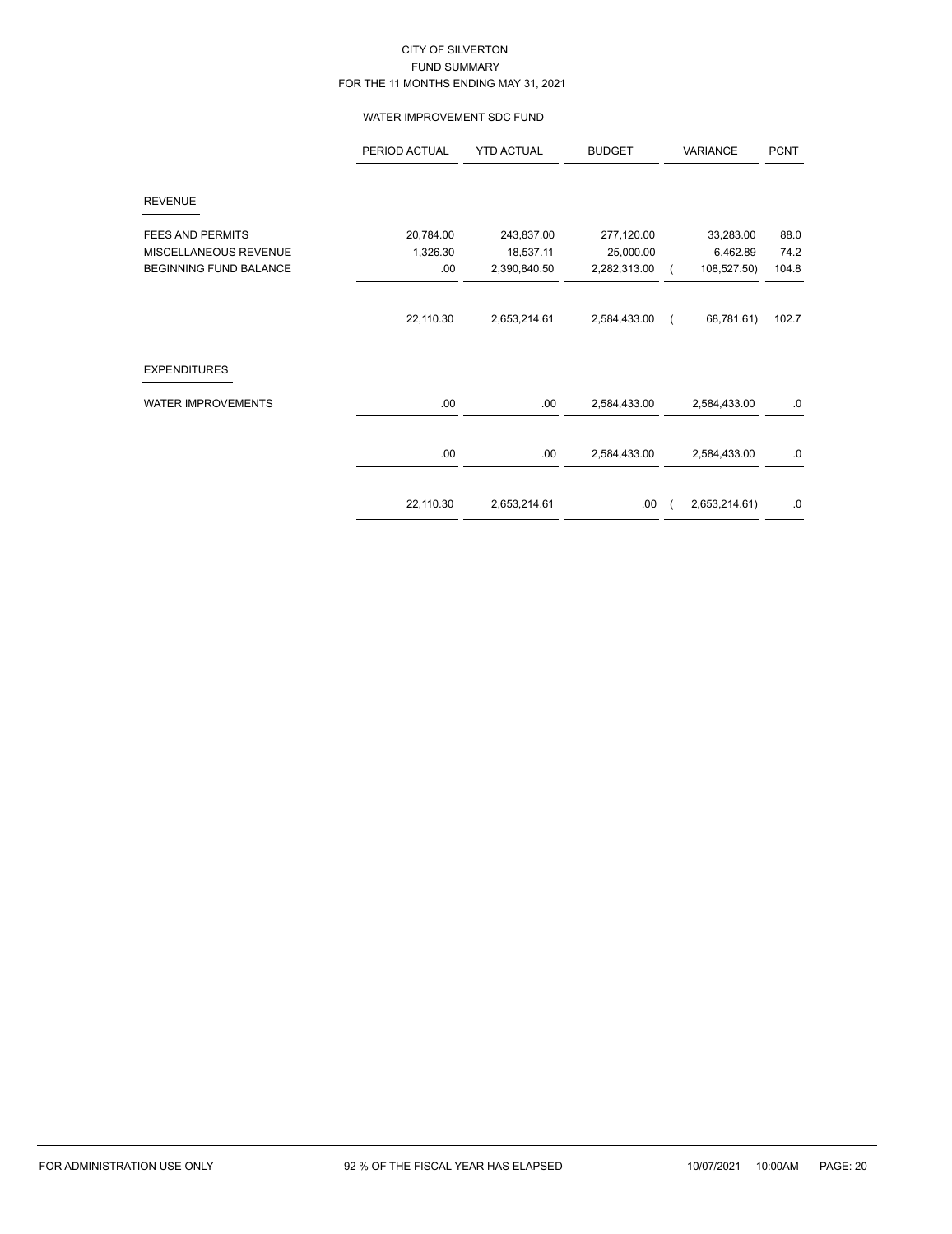### WATER REIMBURSEMENT SDC FUND

|                               | PERIOD ACTUAL | <b>YTD ACTUAL</b> | <b>BUDGET</b> | VARIANCE    | <b>PCNT</b> |
|-------------------------------|---------------|-------------------|---------------|-------------|-------------|
| <b>REVENUE</b>                |               |                   |               |             |             |
| <b>FEES AND PERMITS</b>       | 4,071.00      | 47,495.00         | 54,280.00     | 6,785.00    | 87.5        |
| MISCELLANEOUS REVENUE         | 243.20        | 3,390.21          | 3,000.00      | 390.21)     | 113.0       |
| <b>BEGINNING FUND BALANCE</b> | .00           | 435,889.62        | 403,587.00    | 32,302.62)  | 108.0       |
|                               |               |                   |               |             |             |
|                               | 4,314.20      | 486,774.83        | 460,867.00    | 25,907.83)  | 105.6       |
| <b>EXPENDITURES</b>           |               |                   |               |             |             |
| <b>WATER IMPROVEMENTS</b>     | .00.          | .00               | 460,867.00    | 460,867.00  | .0          |
|                               | .00           | .00               | 460,867.00    | 460,867.00  | .0          |
|                               |               |                   |               |             |             |
|                               | 4,314.20      | 486,774.83        | .00.          | 486,774.83) | $.0\,$      |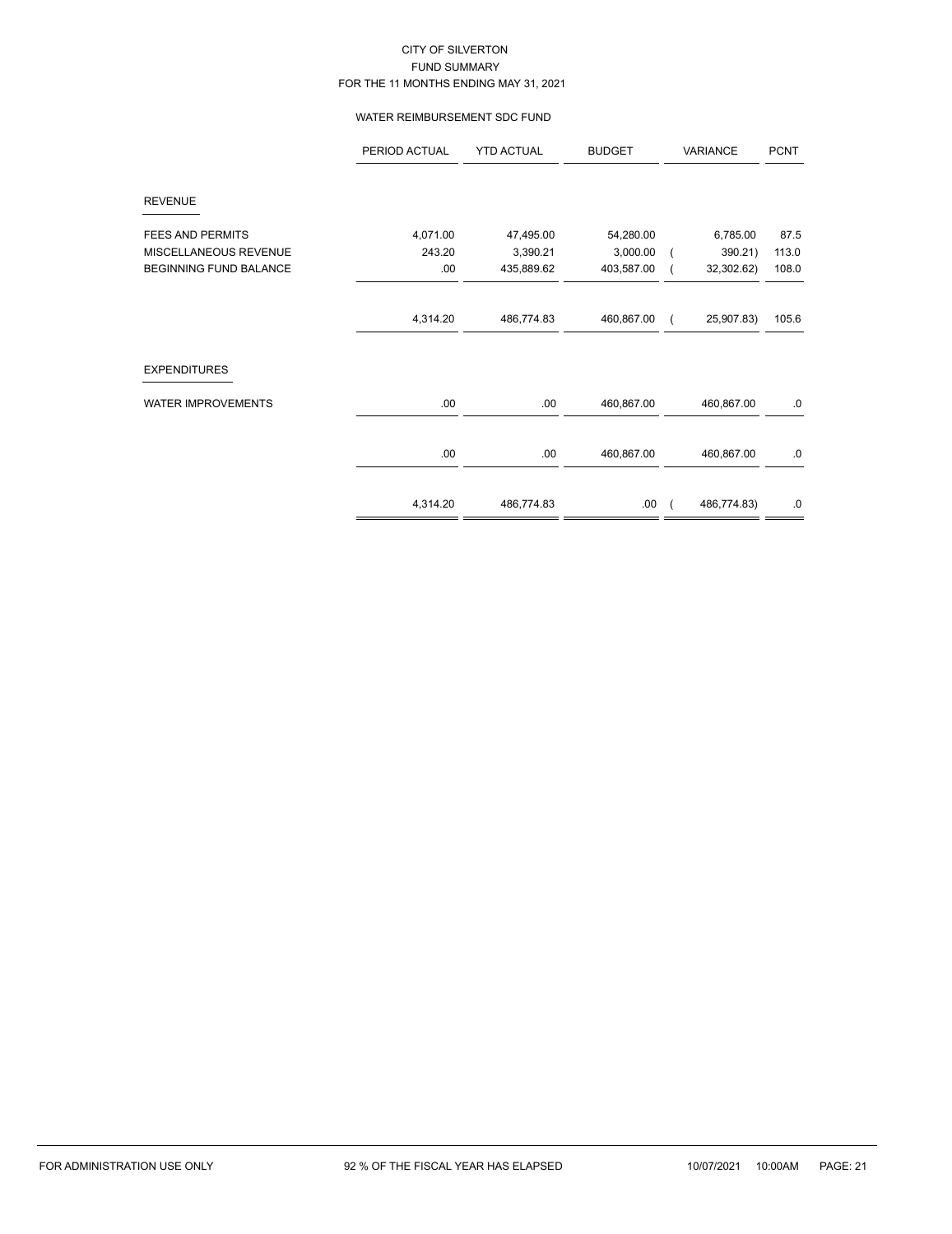### DEBT SERVICE FUND

|                               | PERIOD ACTUAL | <b>YTD ACTUAL</b> | <b>BUDGET</b> | VARIANCE   | <b>PCNT</b> |
|-------------------------------|---------------|-------------------|---------------|------------|-------------|
| <b>REVENUE</b>                |               |                   |               |            |             |
| MISCELLANEOUS REVENUE         | 100.52        | 1,002.37          | 800.00        | 202.37)    | 125.3       |
| <b>TRANSFERS IN</b>           | .00           | 219,735.00        | 219,735.00    | .00        | 100.0       |
| <b>BEGINNING FUND BALANCE</b> | .00           | 23,632.38         | 23,218.00     | 414.38)    | 101.8       |
|                               |               |                   |               |            |             |
|                               | 100.52        | 244,369.75        | 243,753.00    | 616.75)    | 100.3       |
| <b>EXPENDITURES</b>           |               |                   |               |            |             |
| <b>DEBT SERVICES</b>          | 174,867.50    | 219,735.00        | 243,753.00    | 24,018.00  | 90.2        |
|                               | 174,867.50    | 219,735.00        | 243,753.00    | 24,018.00  | 90.2        |
|                               | 174,766.98)   | 24,634.75         | .00           | 24,634.75) | .0          |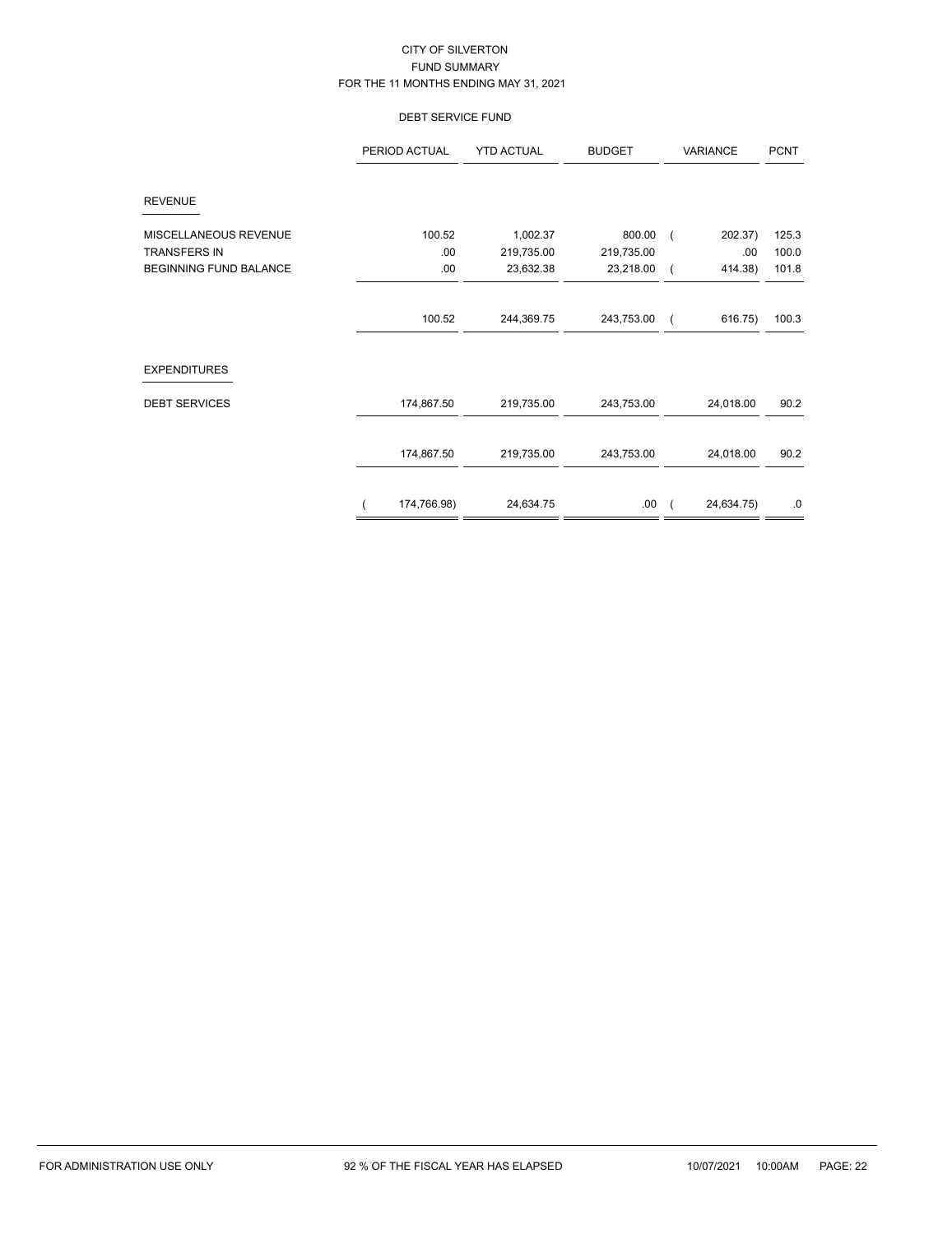### BUILDING CAPITAL IMP RESERVE

|                                  | PERIOD ACTUAL | <b>YTD ACTUAL</b> | <b>BUDGET</b> | VARIANCE      | <b>PCNT</b> |
|----------------------------------|---------------|-------------------|---------------|---------------|-------------|
| <b>REVENUE</b>                   |               |                   |               |               |             |
| MISCELLANEOUS REVENUE            | 711.34        | 10,168.25         | 13,200.00     | 3,031.75      | 77.0        |
| <b>TRANSFERS IN</b>              | .00           | 41,221.83         | 98,800.00     | 57,578.17     | 41.7        |
| BEGINNING FUND BALANCE           | .00           | 1,360,480.65      | 1,376,357.00  | 15,876.35     | 98.9        |
|                                  | 711.34        | 1,411,870.73      | 1,488,357.00  | 76,486.27     | 94.9        |
| <b>EXPENDITURES</b>              |               |                   |               |               |             |
| <b>BUILDING CAPITAL PROJECTS</b> | .00           | .00.              | 1,488,357.00  | 1,488,357.00  | $.0\,$      |
|                                  | .00           | .00               | 1,488,357.00  | 1,488,357.00  | 0.          |
|                                  | 711.34        | 1,411,870.73      | .00.          | 1,411,870.73) | $.0\,$      |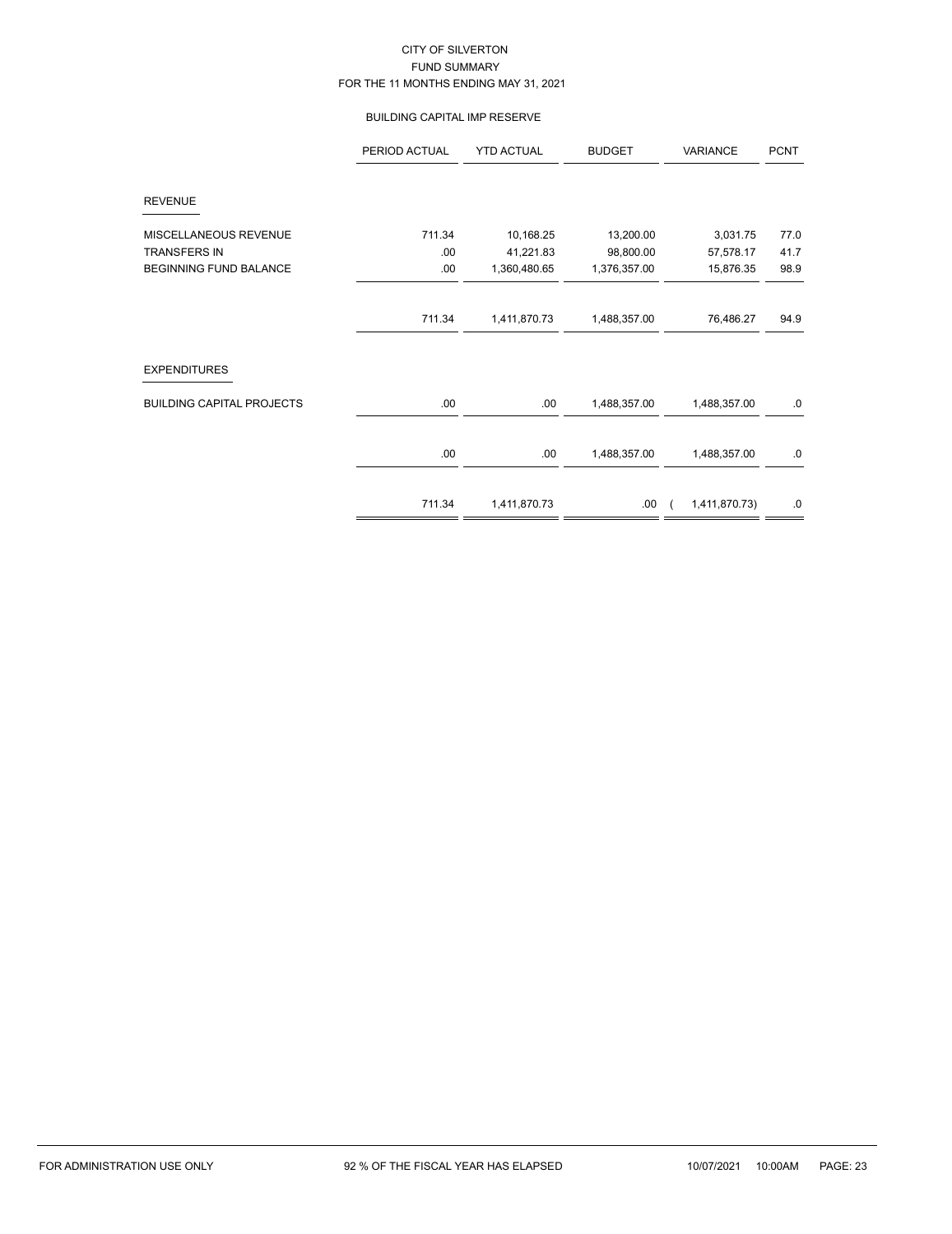### GENERAL OPERATING RESERVE

|                               | PERIOD ACTUAL | <b>YTD ACTUAL</b> | <b>BUDGET</b> | VARIANCE      | <b>PCNT</b> |
|-------------------------------|---------------|-------------------|---------------|---------------|-------------|
| <b>REVENUE</b>                |               |                   |               |               |             |
| MISCELLANEOUS REVENUE         | 645.77        | 15,379.41         | 16,200.00     | 820.59        | 94.9        |
| <b>BEGINNING FUND BALANCE</b> | .00           | 1,004,415.67      | 1,004,394.00  | 21.67)        | 100.0       |
|                               |               |                   |               |               |             |
|                               | 645.77        | 1,019,795.08      | 1,020,594.00  | 798.92        | 99.9        |
|                               |               |                   |               |               |             |
| <b>EXPENDITURES</b>           |               |                   |               |               |             |
| <b>GENERAL RESERVES</b>       | .00.          | .00.              | 1,020,594.00  | 1,020,594.00  | .0          |
|                               | .00.          | .00               | 1,020,594.00  | 1,020,594.00  | .0          |
|                               | 645.77        | 1,019,795.08      | .00           | 1,019,795.08) | .0          |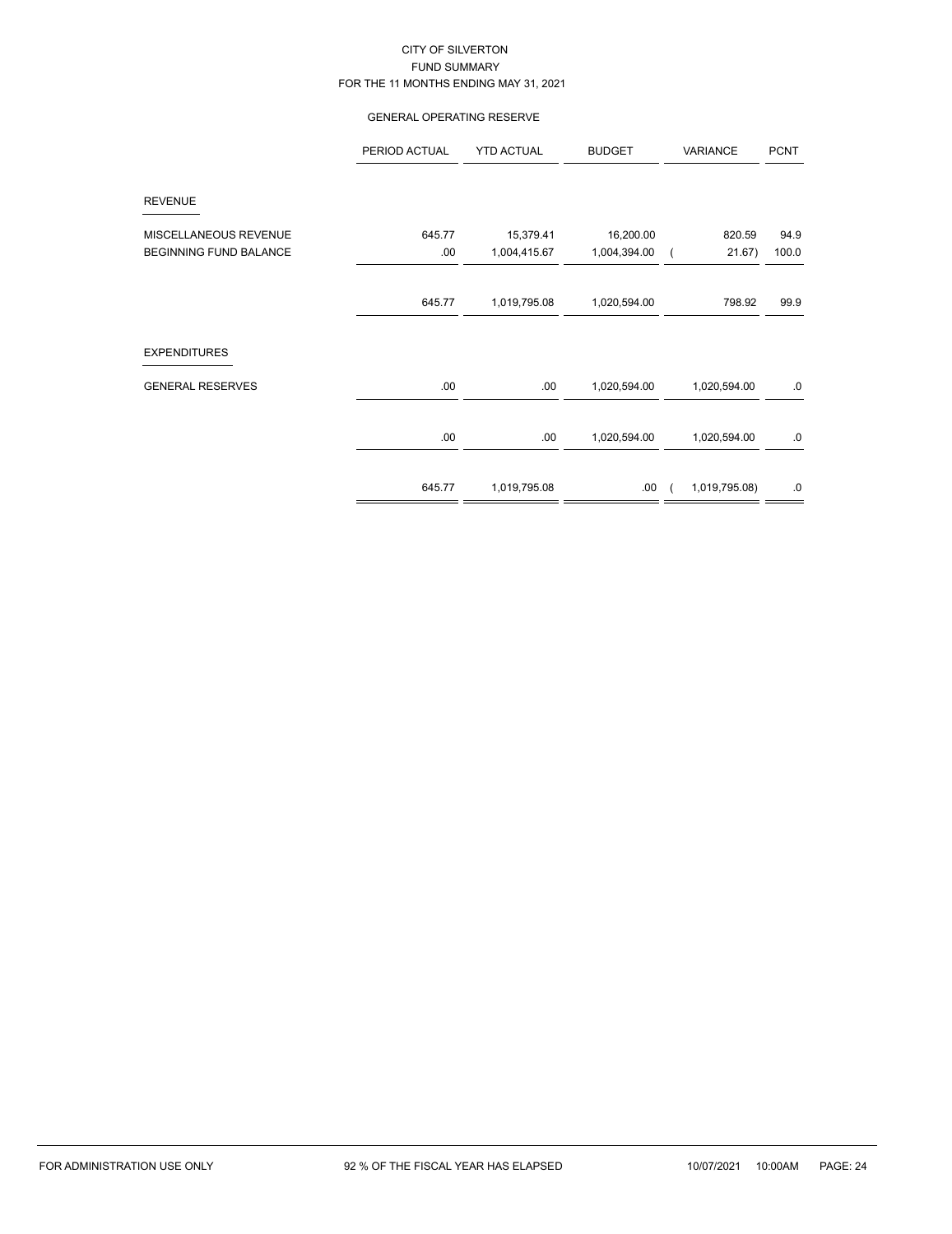### PARKS FEE FUND

|                               | PERIOD ACTUAL | <b>YTD ACTUAL</b> | <b>BUDGET</b> | VARIANCE    | <b>PCNT</b> |
|-------------------------------|---------------|-------------------|---------------|-------------|-------------|
| <b>REVENUE</b>                |               |                   |               |             |             |
| <b>FEES AND PERMITS</b>       | 7,354.07      | 80,720.27         | 87,477.00     | 6,756.73    | 92.3        |
| MISCELLANEOUS REVENUE         | 174.57        | 2,435.85          | 7,500.00      | 5,064.15    | 32.5        |
| <b>BEGINNING FUND BALANCE</b> | .00           | 319,273.22        | 330,899.00    | 11,625.78   | 96.5        |
|                               |               |                   |               |             |             |
|                               | 7,528.64      | 402,429.34        | 425,876.00    | 23,446.66   | 94.5        |
| <b>EXPENDITURES</b>           |               |                   |               |             |             |
| PARKS & RECREATION            | 3,461.43      | 44,942.68         | 425,876.00    | 380,933.32  | 10.6        |
|                               | 3,461.43      | 44,942.68         | 425,876.00    | 380,933.32  | 10.6        |
|                               | 4,067.21      | 357,486.66        | .00           | 357,486.66) | .0          |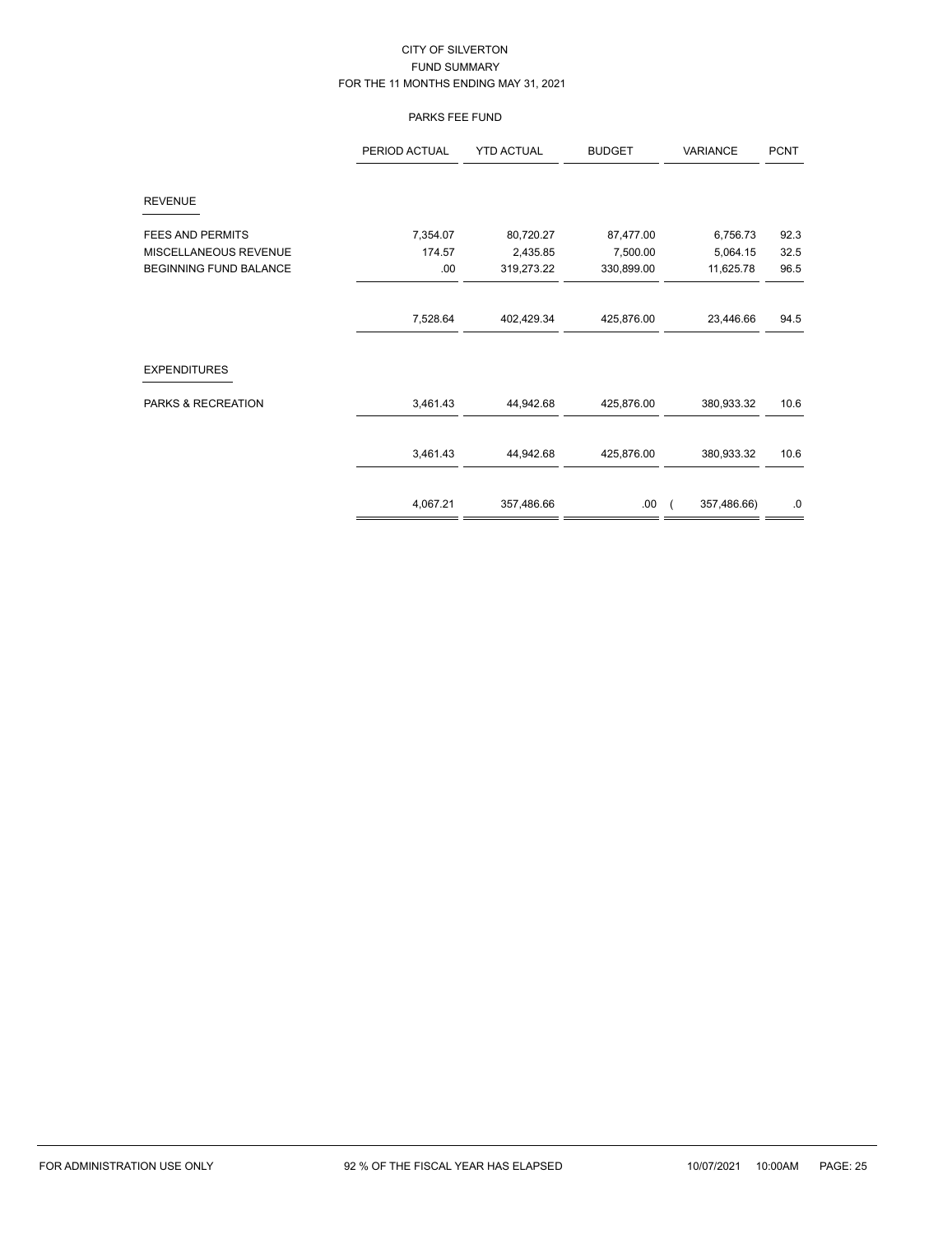### PARKS & REC IMPROVE SDC FUND

|                         | PERIOD ACTUAL | <b>YTD ACTUAL</b> | <b>BUDGET</b> | VARIANCE      | <b>PCNT</b> |
|-------------------------|---------------|-------------------|---------------|---------------|-------------|
| <b>REVENUE</b>          |               |                   |               |               |             |
| <b>FEES AND PERMITS</b> | 18,720.00     | 213,156.00        | 249,600.00    | 36,444.00     | 85.4        |
| MISCELLANEOUS REVENUE   | 1,336.23      | 18,755.15         | 20,000.00     | 1,244.85      | 93.8        |
| BEGINNING FUND BALANCE  | .00           | 2,438,953.82      | 2,347,638.00  | 91,315.82)    | 103.9       |
|                         |               |                   |               |               |             |
|                         | 20,056.23     | 2,670,864.97      | 2,617,238.00  | 53,626.97)    | 102.1       |
| <b>EXPENDITURES</b>     |               |                   |               |               |             |
| PARK IMPROVEMENTS       | .00.          | .00               | 2,617,238.00  | 2,617,238.00  | .0          |
|                         | .00.          | .00               | 2,617,238.00  | 2,617,238.00  | $.0\,$      |
|                         | 20,056.23     | 2,670,864.97      | .00.          | 2,670,864.97) | .0          |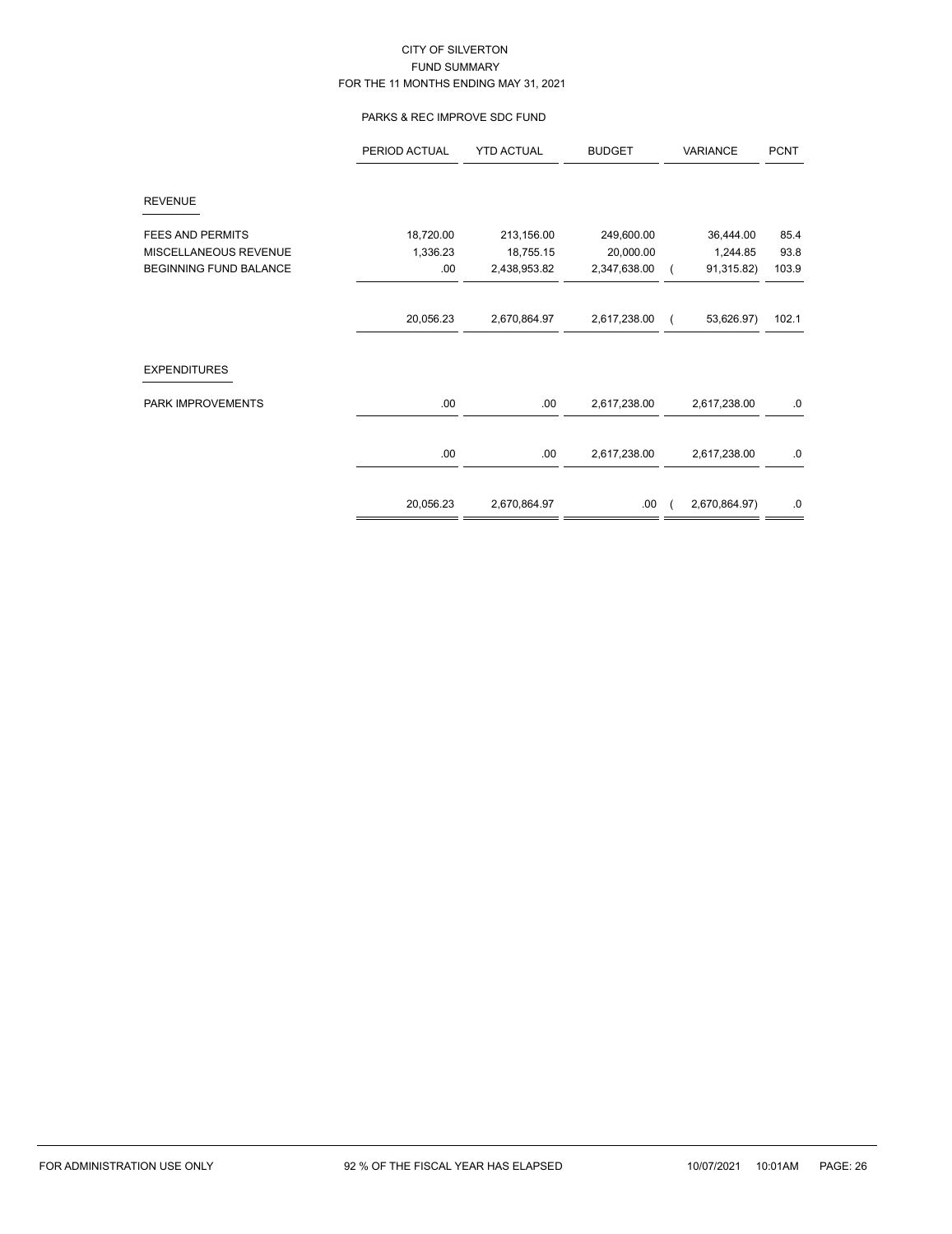### ASSESSMENT FUND

|                               | PERIOD ACTUAL | <b>YTD ACTUAL</b> | <b>BUDGET</b> | VARIANCE    | <b>PCNT</b> |
|-------------------------------|---------------|-------------------|---------------|-------------|-------------|
| <b>REVENUE</b>                |               |                   |               |             |             |
| <b>FEES AND PERMITS</b>       | 5.39          | 26,968.20         | 21,500.00     | 5,468.20)   | 125.4       |
| MISCELLANEOUS REVENUE         | 202.69        | 2,772.69          | 3,500.00      | 727.31      | 79.2        |
| <b>BEGINNING FUND BALANCE</b> | .00           | 310,812.52        | 299,474.00    | 11,338.52)  | 103.8       |
|                               |               |                   |               |             |             |
|                               | 208.08        | 340,553.41        | 324,474.00    | 16,079.41)  | 105.0       |
| <b>EXPENDITURES</b>           |               |                   |               |             |             |
| <b>ASSESSMENTS</b>            | 12,500.00     | 137,500.00        | 324,474.00    | 186,974.00  | 42.4        |
|                               | 12,500.00     | 137,500.00        | 324,474.00    | 186,974.00  | 42.4        |
|                               |               |                   |               |             |             |
|                               | 12,291.92)    | 203,053.41        | .00.          | 203,053.41) | $.0\,$      |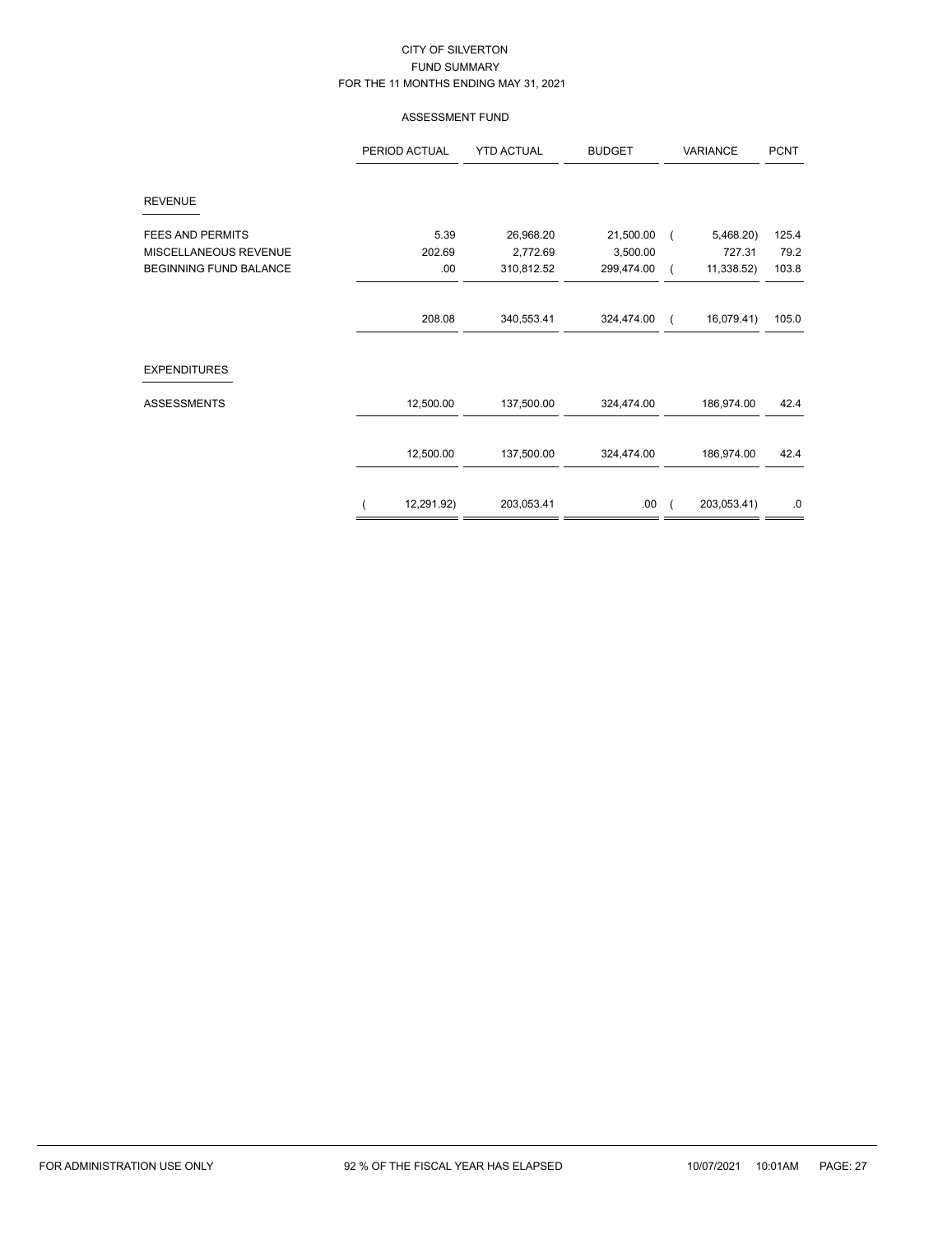### CDBG HOUSING REHAB FUND

|                               | PERIOD ACTUAL | <b>YTD ACTUAL</b> | <b>BUDGET</b> | VARIANCE               | <b>PCNT</b> |
|-------------------------------|---------------|-------------------|---------------|------------------------|-------------|
| <b>REVENUE</b>                |               |                   |               |                        |             |
| MISCELLANEOUS REVENUE         | 238.23        | 46,472.93         | 3,000.00      | 43,472.93)             | 1549.1      |
| <b>BEGINNING FUND BALANCE</b> | .00           | 680,631.39        | 653,446.00    | 27, 185.39)            | 104.2       |
|                               | 238.23        | 727,104.32        | 656,446.00    | 70,658.32)<br>$\left($ | 110.8       |
| <b>EXPENDITURES</b>           |               |                   |               |                        |             |
| CDBG HOUSING REHAB PROGRAM    | 38,609.10     | 292,873.10        | 506,446.00    | 213,572.90             | 57.8        |
| COMMERCIAL FACADE IMPROVEMEN  | .00           | .00               | 150,000.00    | 150,000.00             | .0          |
|                               | 38,609.10     | 292,873.10        | 656,446.00    | 363,572.90             | 44.6        |
|                               | 38,370.87)    | 434,231.22        | .00           | 434,231.22)            | .0          |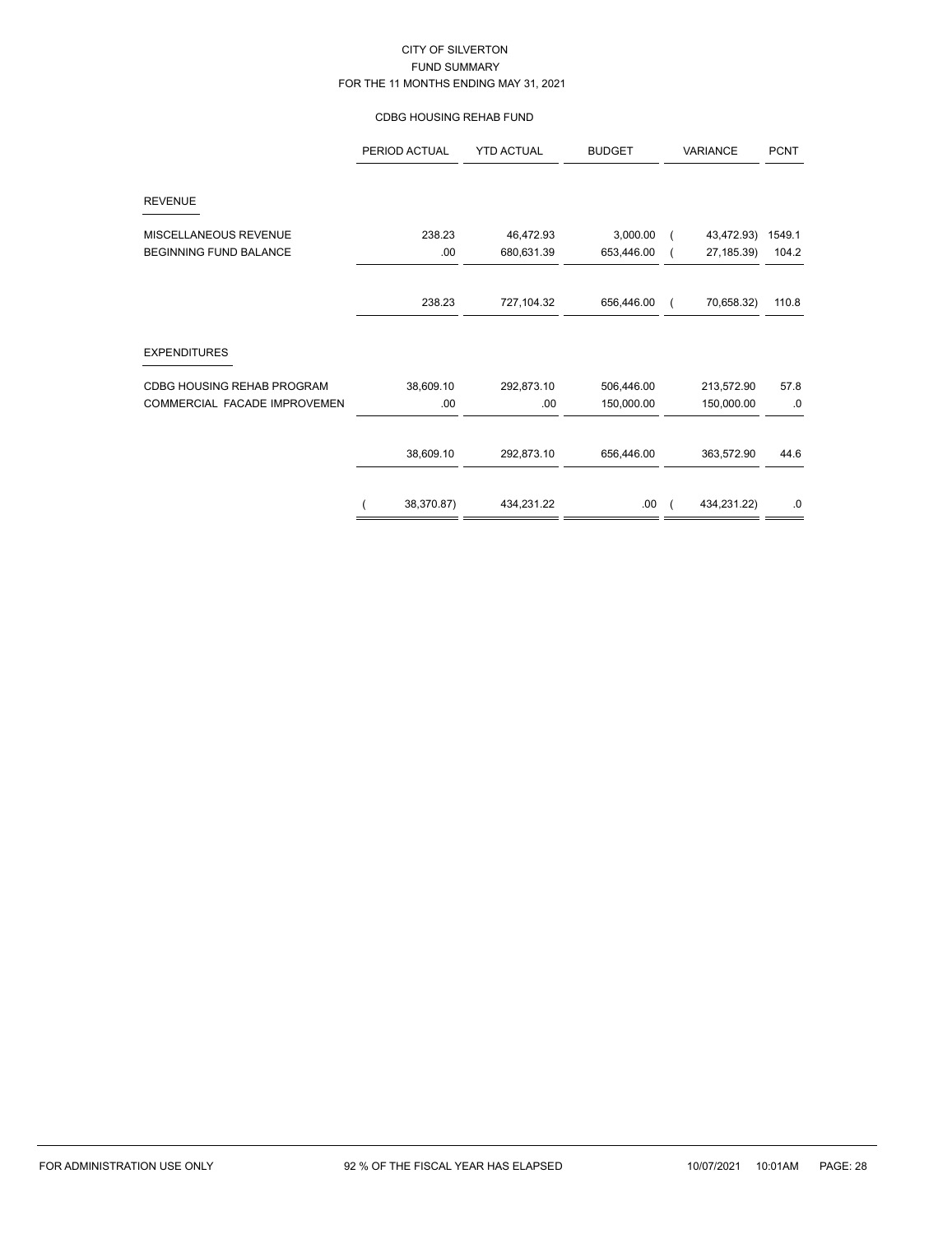### WWTP DIGESTER PROJECT FUND

|                               | PERIOD ACTUAL | <b>YTD ACTUAL</b> | <b>BUDGET</b> |            | VARIANCE    | <b>PCNT</b> |
|-------------------------------|---------------|-------------------|---------------|------------|-------------|-------------|
| <b>REVENUE</b>                |               |                   |               |            |             |             |
| MISCELLANEOUS REVENUE         | 134.21        | 2,233.00          | 1,500.00      | $\sqrt{2}$ | 733.00)     | 148.9       |
| <b>BEGINNING FUND BALANCE</b> | .00           | 312,929.36        | 277,111.00    |            | 35,818.36)  | 112.9       |
|                               |               |                   |               |            |             |             |
|                               | 134.21        | 315, 162.36       | 278,611.00    | - 1        | 36,551.36)  | 113.1       |
|                               |               |                   |               |            |             |             |
| <b>EXPENDITURES</b>           |               |                   |               |            |             |             |
| SEWER IMPROVEMENTS            | .00.          | 48,791.83         | 278,611.00    |            | 229,819.17  | 17.5        |
|                               | .00.          | 48,791.83         | 278,611.00    |            | 229,819.17  | 17.5        |
|                               | 134.21        | 266,370.53        | .00.          | - (        | 266,370.53) | .0          |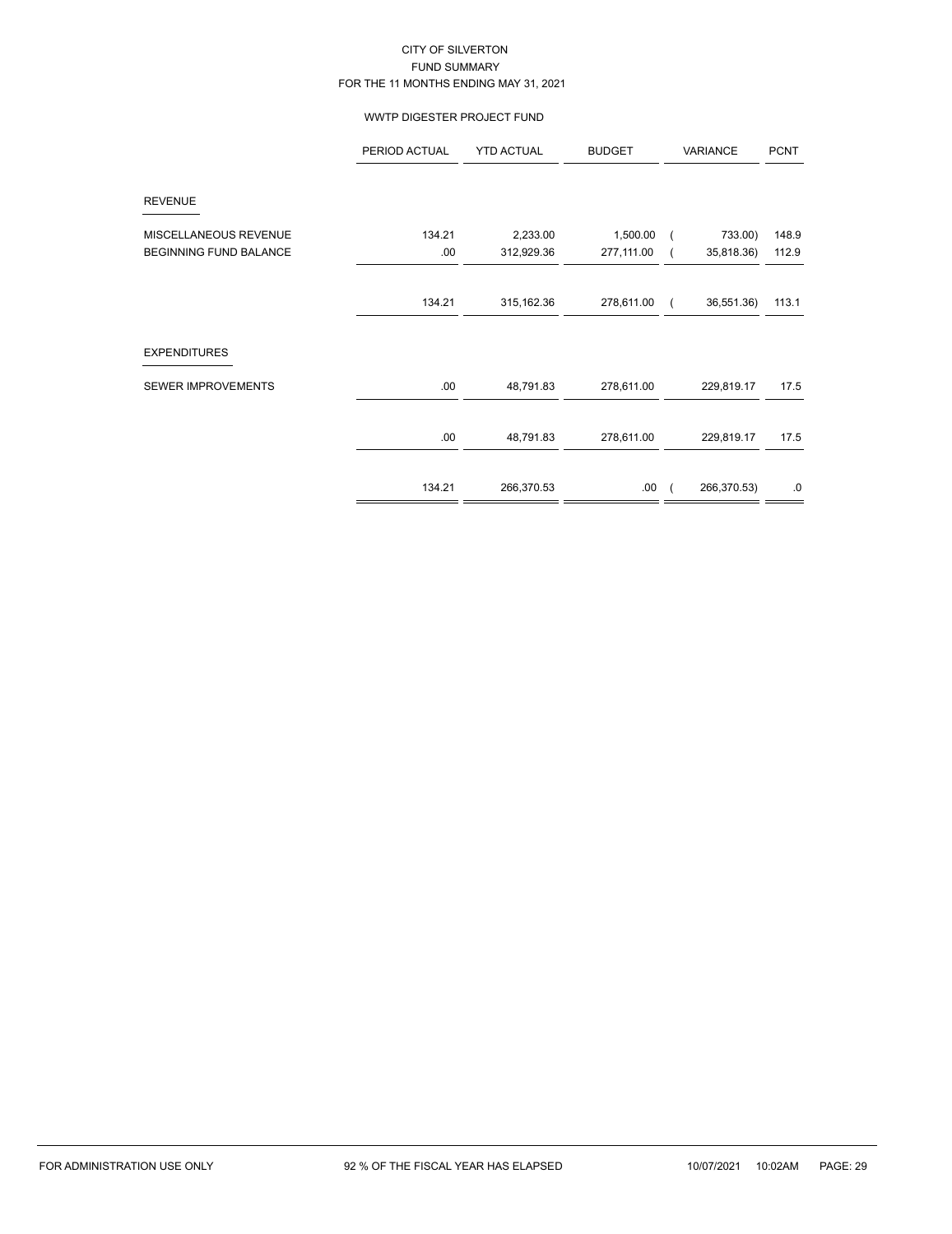# STEELHAMMER PROJECT FUND

|                               | PERIOD ACTUAL | <b>YTD ACTUAL</b> | <b>BUDGET</b> | VARIANCE   | <b>PCNT</b> |
|-------------------------------|---------------|-------------------|---------------|------------|-------------|
| <b>REVENUE</b>                |               |                   |               |            |             |
| <b>FEES AND PERMITS</b>       | .00           | 5,535.00          | 2,214.00      | 3,321.00   | 250.0       |
| MISCELLANEOUS REVENUE         | 10.74         | 130.61            | 400.00        | 269.39     | 32.7        |
| <b>BEGINNING FUND BALANCE</b> | .00           | 15,655.39         | 11,216.00     | 4,439.39)  | 139.6       |
|                               |               |                   |               |            |             |
|                               | 10.74         | 21,321.00         | 13,830.00     | 7,491.00)  | 154.2       |
| <b>EXPENDITURES</b>           |               |                   |               |            |             |
| <b>STREET IMPROVEMENTS</b>    | .00           | .00               | 13,830.00     | 13,830.00  | .0          |
|                               |               |                   |               |            |             |
|                               | .00           | .00               | 13,830.00     | 13,830.00  | .0          |
|                               | 10.74         |                   |               | 21,321.00) |             |
|                               |               | 21,321.00         | .00.          |            | .0          |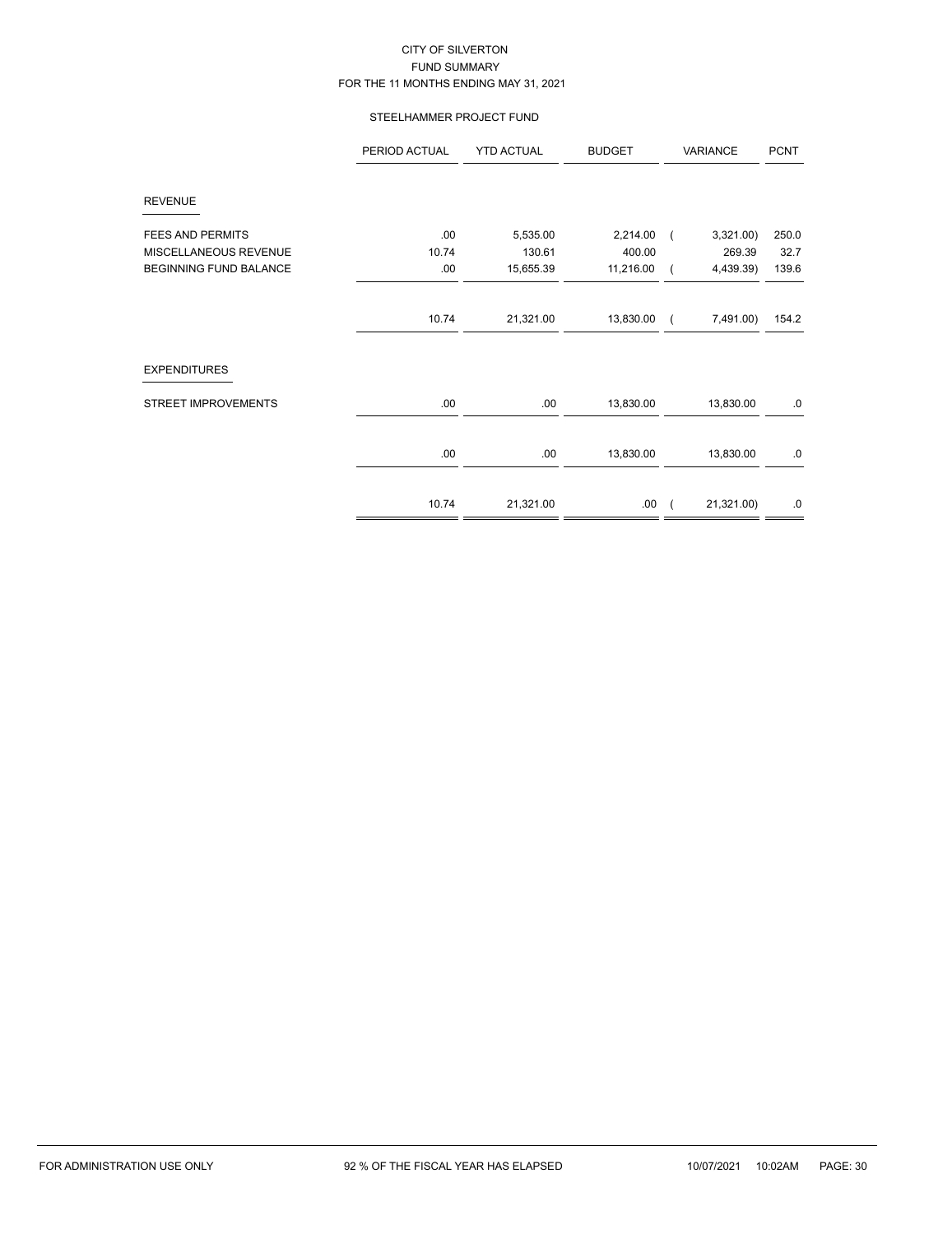# CIVIC BUILDING PROJECT

|                                | PERIOD ACTUAL | <b>YTD ACTUAL</b> | <b>BUDGET</b> | <b>VARIANCE</b> | <b>PCNT</b> |
|--------------------------------|---------------|-------------------|---------------|-----------------|-------------|
| <b>REVENUE</b>                 |               |                   |               |                 |             |
| <b>INTERGOVERNMENTAL</b>       | .00           | 255,500.00        | .00           | 255,500.00)     | .0          |
| MISCELLANEOUS REVENUE          | 1,256.64      | 13,248.50         | 5,000.00      | 8,248.50)       | 265.0       |
| <b>TRANSFERS IN</b>            | 150,000.00    | 1,650,000.00      | 2,800,000.00  | 1,150,000.00    | 58.9        |
| <b>BEGINNING FUND BALANCE</b>  | .00           | 1,319,164.72      | 1,394,044.00  | 74,879.28       | 94.6        |
|                                | 151,256.64    | 3,237,913.22      | 4,199,044.00  | 961,130.78      | 77.1        |
| <b>EXPENDITURES</b>            |               |                   |               |                 |             |
| CIVIC BUILDING CAPITAL PROJECT | 25,160.50     | 618,894.49        | 4,199,044.00  | 3,580,149.51    | 14.7        |
|                                | 25,160.50     | 618,894.49        | 4,199,044.00  | 3,580,149.51    | 14.7        |
|                                | 126,096.14    | 2,619,018.73      | .00           | 2,619,018.73)   | $.0\,$      |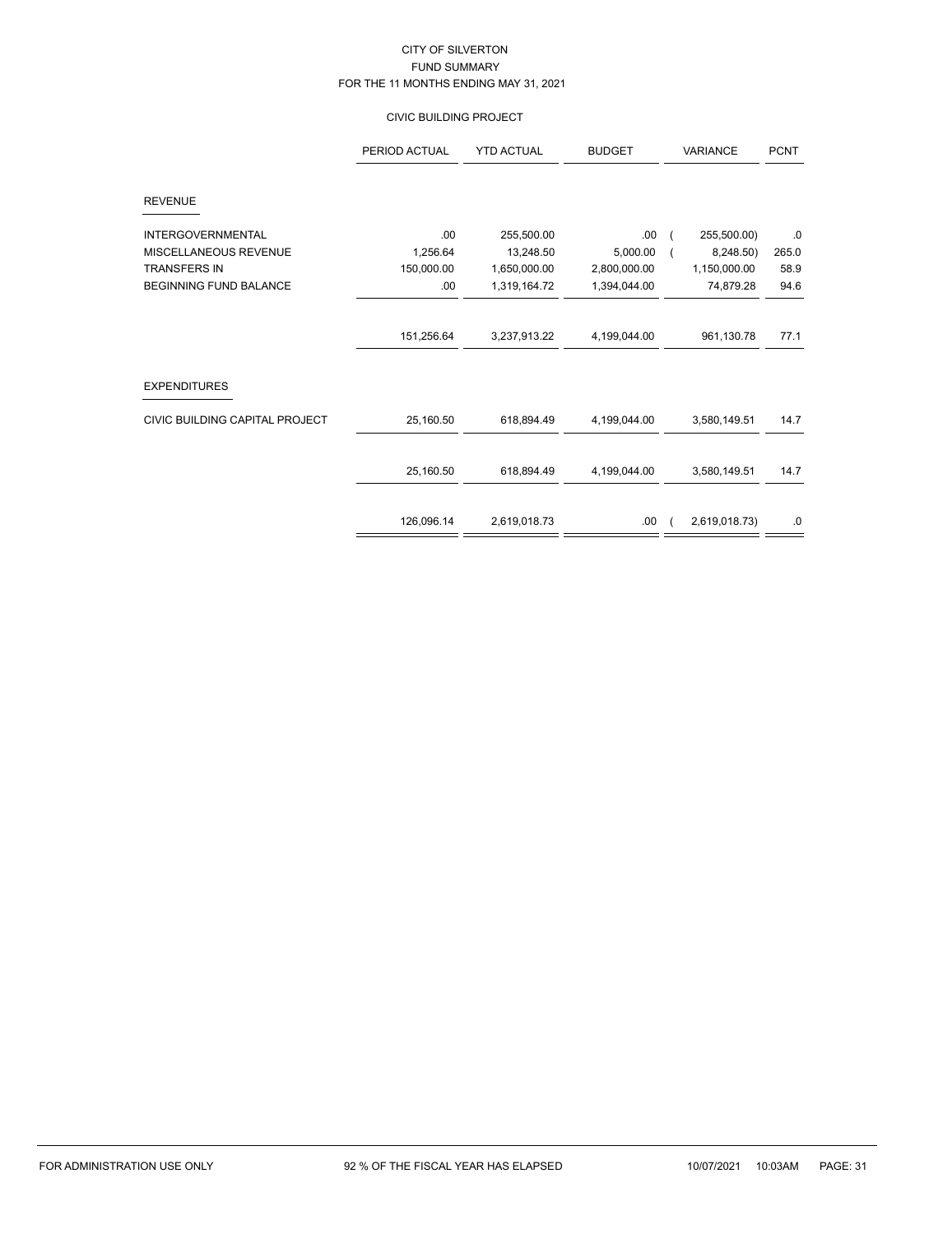### MCCLAINE ST IMPROVEMENT PROJ

|                               | PERIOD ACTUAL | <b>YTD ACTUAL</b> | <b>BUDGET</b> | <b>VARIANCE</b> | <b>PCNT</b> |
|-------------------------------|---------------|-------------------|---------------|-----------------|-------------|
| <b>REVENUE</b>                |               |                   |               |                 |             |
|                               |               |                   |               |                 |             |
| <b>INTERGOVERNMENTAL</b>      | .00           | 500,000.00        | 500,000.00    | .00             | 100.0       |
| MISCELLANEOUS REVENUE         | 511.75        | 16,324.03         | 20,000.00     | 3,675.97        | 81.6        |
| <b>TRANSFERS IN</b>           | 14,534.00     | 545, 154.00       | 2,749,397.00  | 2,204,243.00    | 19.8        |
| <b>BEGINNING FUND BALANCE</b> | .00           | 2,597,508.83      | 2,736,142.00  | 138,633.17      | 94.9        |
|                               | 15,045.75     | 3,658,986.86      | 6,005,539.00  | 2,346,552.14    | 60.9        |
| <b>EXPENDITURES</b>           |               |                   |               |                 |             |
| MCCLAINE ST IMPROVEMENT PROJ  | 363,070.80    | 2,602,604.33      | 6,005,539.00  | 3,402,934.67    | 43.3        |
|                               | 363,070.80    | 2,602,604.33      | 6,005,539.00  | 3,402,934.67    | 43.3        |
|                               | 348,025.05)   | 1,056,382.53      | .00           | 1,056,382.53)   | .0          |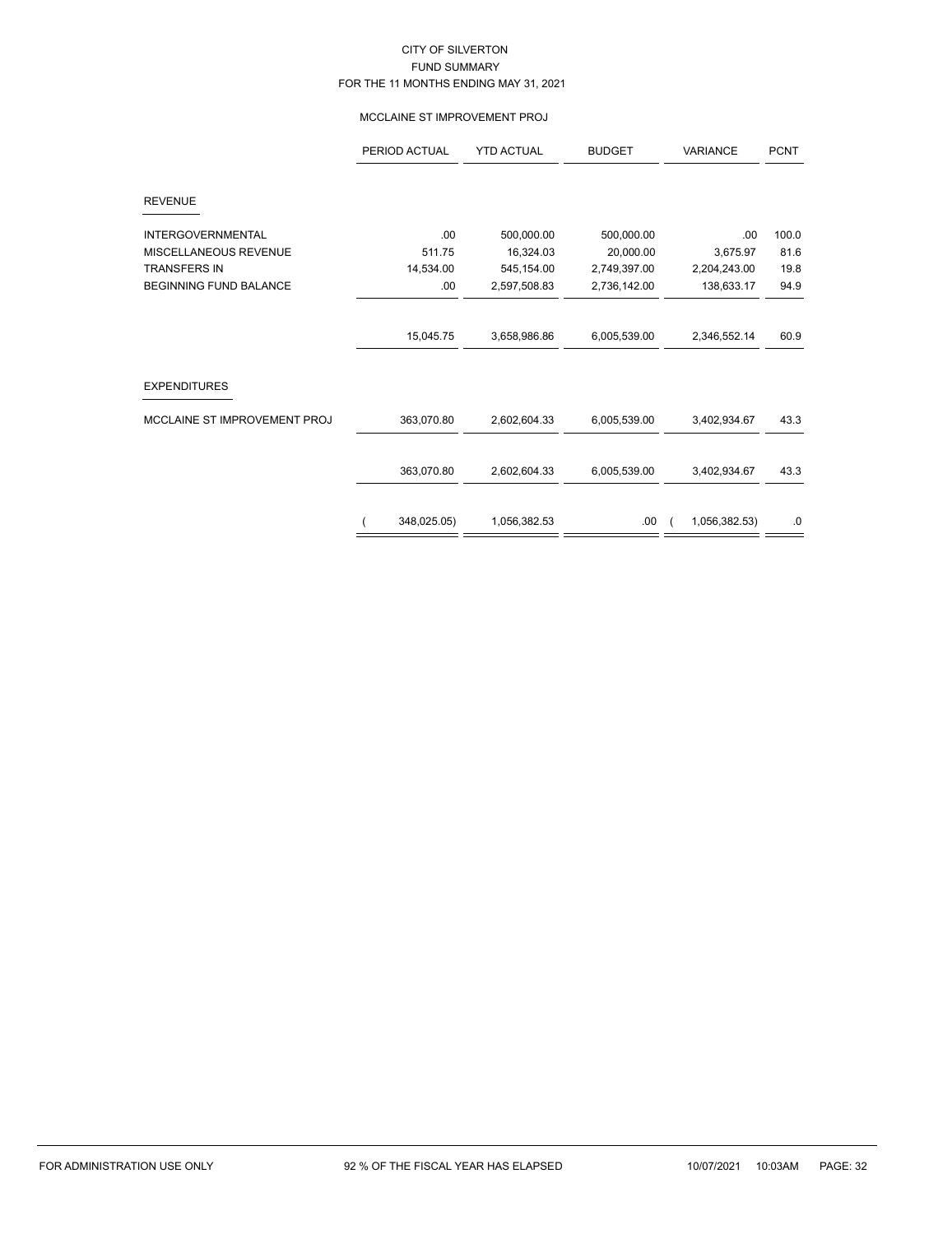# STREET CAPITAL PROJECT FUND

|                            | PERIOD ACTUAL | <b>YTD ACTUAL</b> | <b>BUDGET</b> | VARIANCE                | <b>PCNT</b> |
|----------------------------|---------------|-------------------|---------------|-------------------------|-------------|
| <b>REVENUE</b>             |               |                   |               |                         |             |
| <b>INTERGOVERNMENTAL</b>   | .00           | .00               | 250,000.00    | 250,000.00              | .0          |
| MISCELLANEOUS REVENUE      | 598.82        | 8,821.45          | 5,000.00      | 3,821.45)<br>$\sqrt{2}$ | 176.4       |
| BEGINNING FUND BALANCE     | .00           | 1,190,481.12      | 1,207,718.00  | 17,236.88               | 98.6        |
|                            |               |                   |               |                         |             |
|                            | 598.82        | 1,199,302.57      | 1,462,718.00  | 263,415.43              | 82.0        |
| <b>EXPENDITURES</b>        |               |                   |               |                         |             |
| <b>STREET IMPROVEMENTS</b> | .00.          | 10,770.03         | 1,462,718.00  | 1,451,947.97            | .7          |
|                            | .00.          | 10,770.03         | 1,462,718.00  | 1,451,947.97            | .7          |
|                            |               |                   |               |                         |             |
|                            | 598.82        | 1,188,532.54      | .00.          | 1,188,532.54)           | .0          |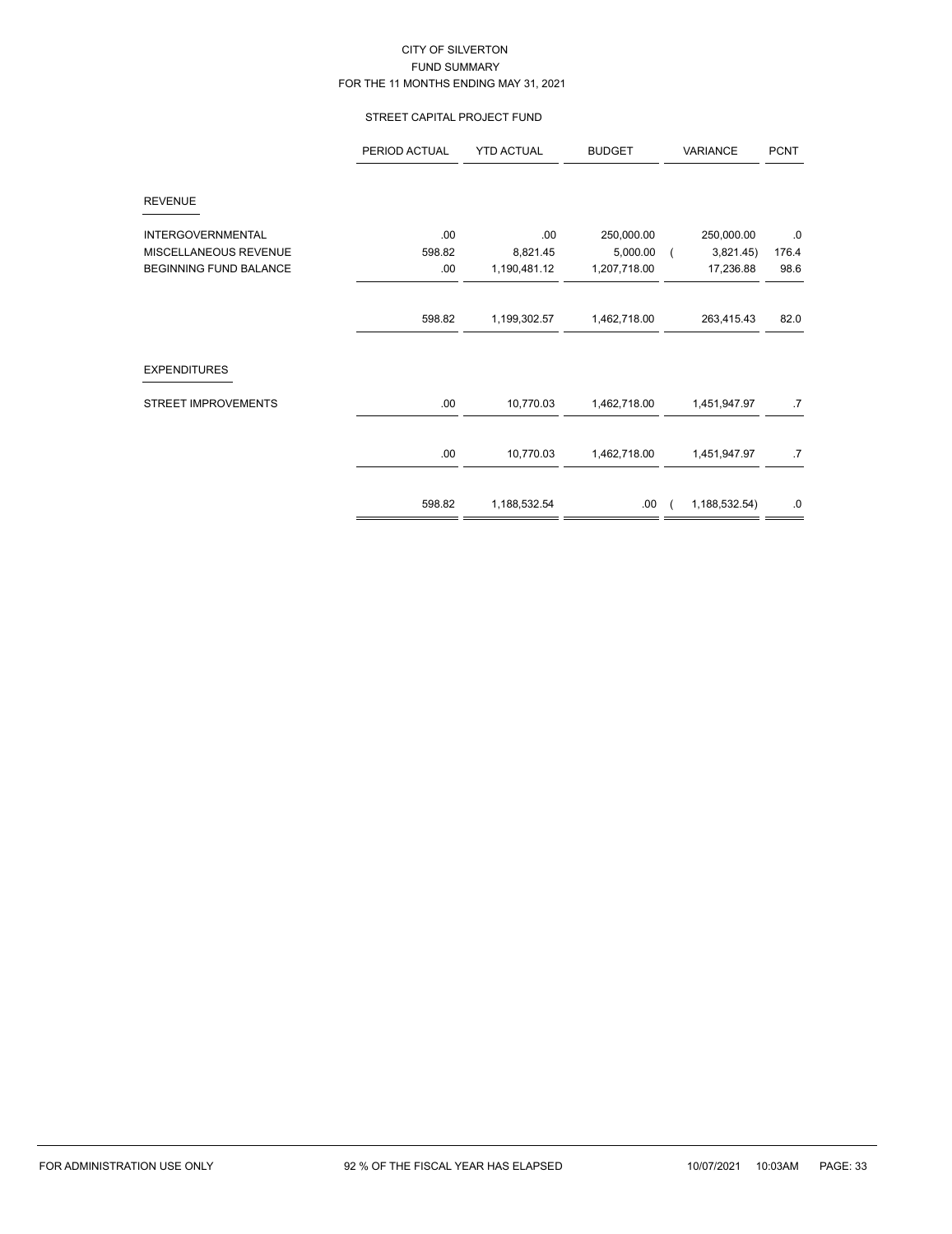### SEWER CAPITAL PROJECT FUND

|                               | PERIOD ACTUAL | <b>YTD ACTUAL</b> | <b>BUDGET</b> | VARIANCE      | <b>PCNT</b> |
|-------------------------------|---------------|-------------------|---------------|---------------|-------------|
| <b>REVENUE</b>                |               |                   |               |               |             |
| MISCELLANEOUS REVENUE         | 1,512.32      | 19,788.58         | 12,600.00     | 7,188.58)     | 157.1       |
| <b>TRANSFERS IN</b>           | 54,167.00     | 595,837.00        | 839,111.00    | 243,274.00    | 71.0        |
| <b>BEGINNING FUND BALANCE</b> | .00           | 2,440,190.14      | 2,442,548.00  | 2,357.86      | 99.9        |
|                               | 55,679.32     | 3,055,815.72      | 3,294,259.00  | 238,443.28    | 92.8        |
| <b>EXPENDITURES</b>           |               |                   |               |               |             |
| <b>SEWER IMPROVEMENTS</b>     | .00.          | .00               | 3,294,259.00  | 3,294,259.00  | $.0\,$      |
|                               | .00.          | .00               | 3,294,259.00  | 3,294,259.00  | .0          |
|                               | 55,679.32     | 3,055,815.72      | .00           | 3,055,815.72) | .0          |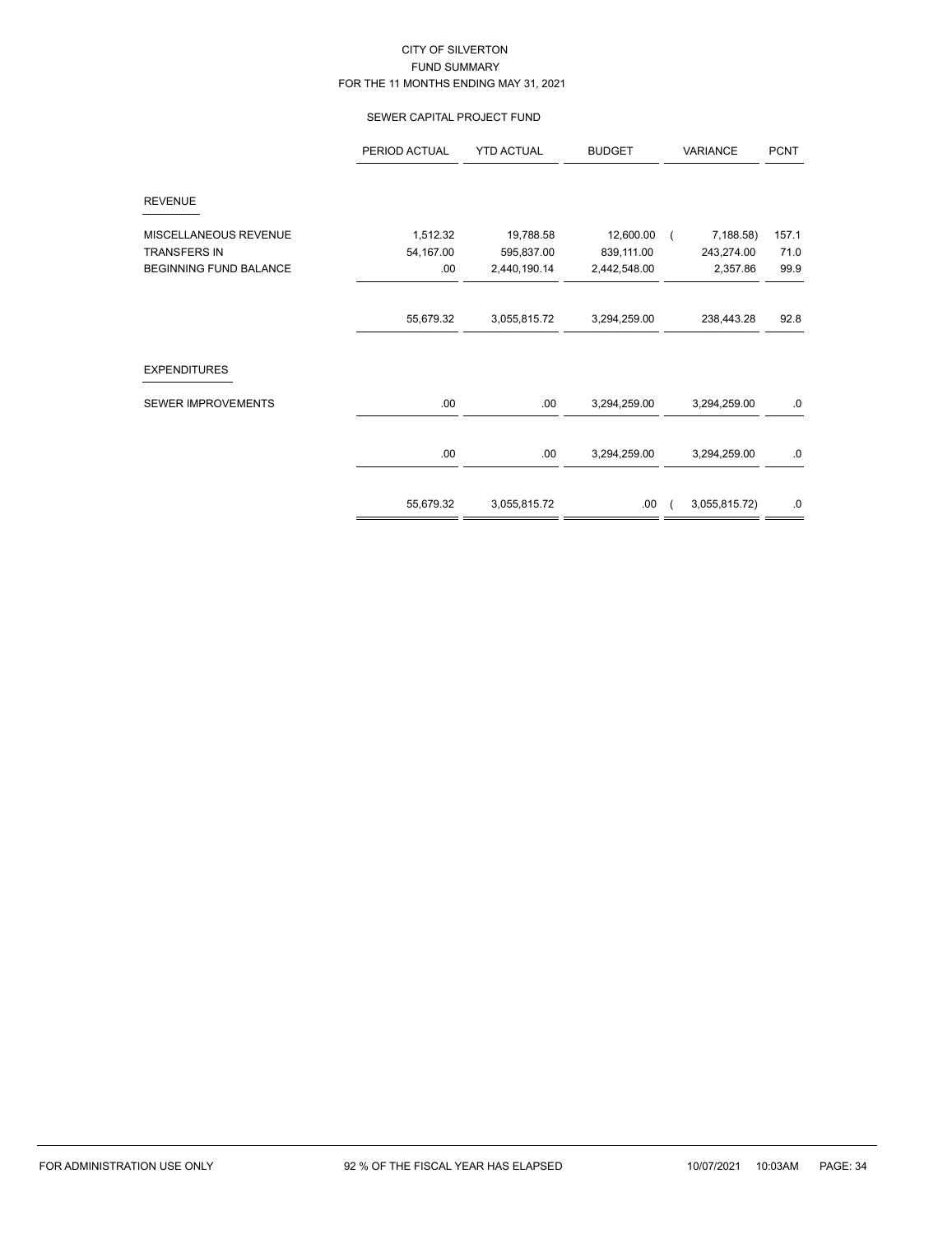### WATER CAPITAL PROJECT FUND

|                               | PERIOD ACTUAL | <b>YTD ACTUAL</b> | <b>BUDGET</b> | <b>VARIANCE</b> | <b>PCNT</b> |
|-------------------------------|---------------|-------------------|---------------|-----------------|-------------|
| <b>REVENUE</b>                |               |                   |               |                 |             |
| <b>INTERGOVERNMENTAL</b>      | .00           | .00               | 1,150,000.00  | 1,150,000.00    | $\cdot$ 0   |
| MISCELLANEOUS REVENUE         | 558.92        | 8,140.79          | 10,250.00     | 2,109.21        | 79.4        |
| <b>TRANSFERS IN</b>           | 49,972.00     | 549,692.00        | 2,460,070.00  | 1,910,378.00    | 22.3        |
| <b>BEGINNING FUND BALANCE</b> | .00.          | 962,307.13        | 1,049,417.00  | 87,109.87       | 91.7        |
|                               | 50,530.92     | 1,520,139.92      | 4,669,737.00  | 3,149,597.08    | 32.6        |
| <b>EXPENDITURES</b>           |               |                   |               |                 |             |
| <b>WATER IMPROVEMENTS</b>     | 168,685.66    | 530,728.39        | 4,669,737.00  | 4,139,008.61    | 11.4        |
|                               | 168,685.66    | 530,728.39        | 4,669,737.00  | 4,139,008.61    | 11.4        |
|                               |               |                   |               |                 |             |
|                               | 118, 154. 74) | 989,411.53        | .00           | 989,411.53)     | $.0\,$      |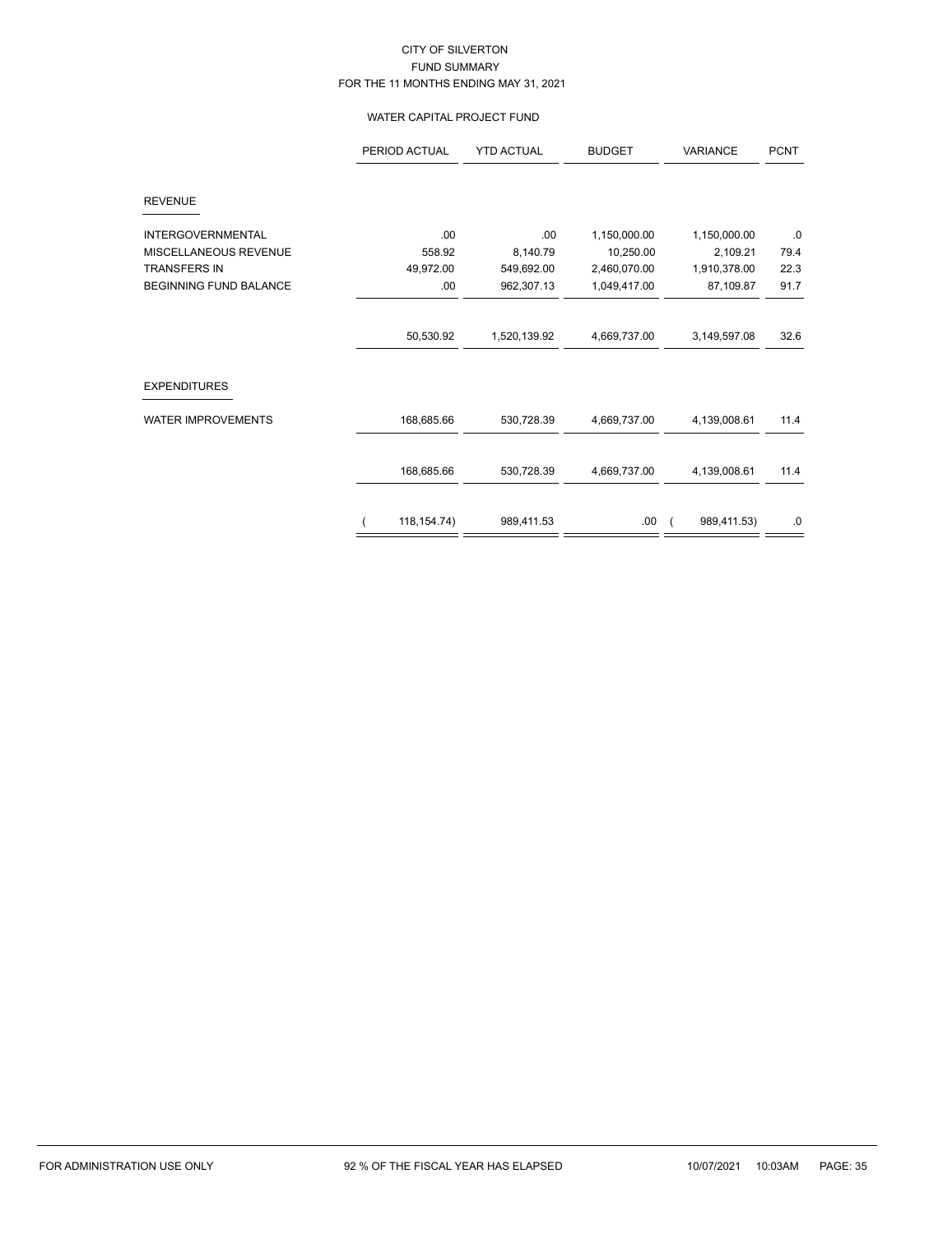# FLEET REPLACEMENT FUND

|                               | PERIOD ACTUAL | <b>YTD ACTUAL</b> | <b>BUDGET</b> | VARIANCE      | <b>PCNT</b> |
|-------------------------------|---------------|-------------------|---------------|---------------|-------------|
| <b>REVENUE</b>                |               |                   |               |               |             |
| MISCELLANEOUS REVENUE         | 877.40        | 28,613.96         | 25,000.00     | 3,613.96      | 114.5       |
| <b>TRANSFERS IN</b>           | .00           | 254,918.00        | 254,918.00    | .00.          | 100.0       |
| <b>BEGINNING FUND BALANCE</b> | .00           | 1,476,771.03      | 1,463,217.00  | 13,554.03)    | 100.9       |
|                               | 877.40        | 1,760,302.99      | 1,743,135.00  | 17, 167.99)   | 101.0       |
| <b>EXPENDITURES</b>           |               |                   |               |               |             |
| FLEET REPLACEMENT             | 25.00)        | 18,808.40         | 1,743,135.00  | 1,724,326.60  | 1.1         |
|                               | 25.00)        | 18,808.40         | 1,743,135.00  | 1,724,326.60  | 1.1         |
|                               | 902.40        | 1,741,494.59      | .00.          | 1,741,494.59) | .0          |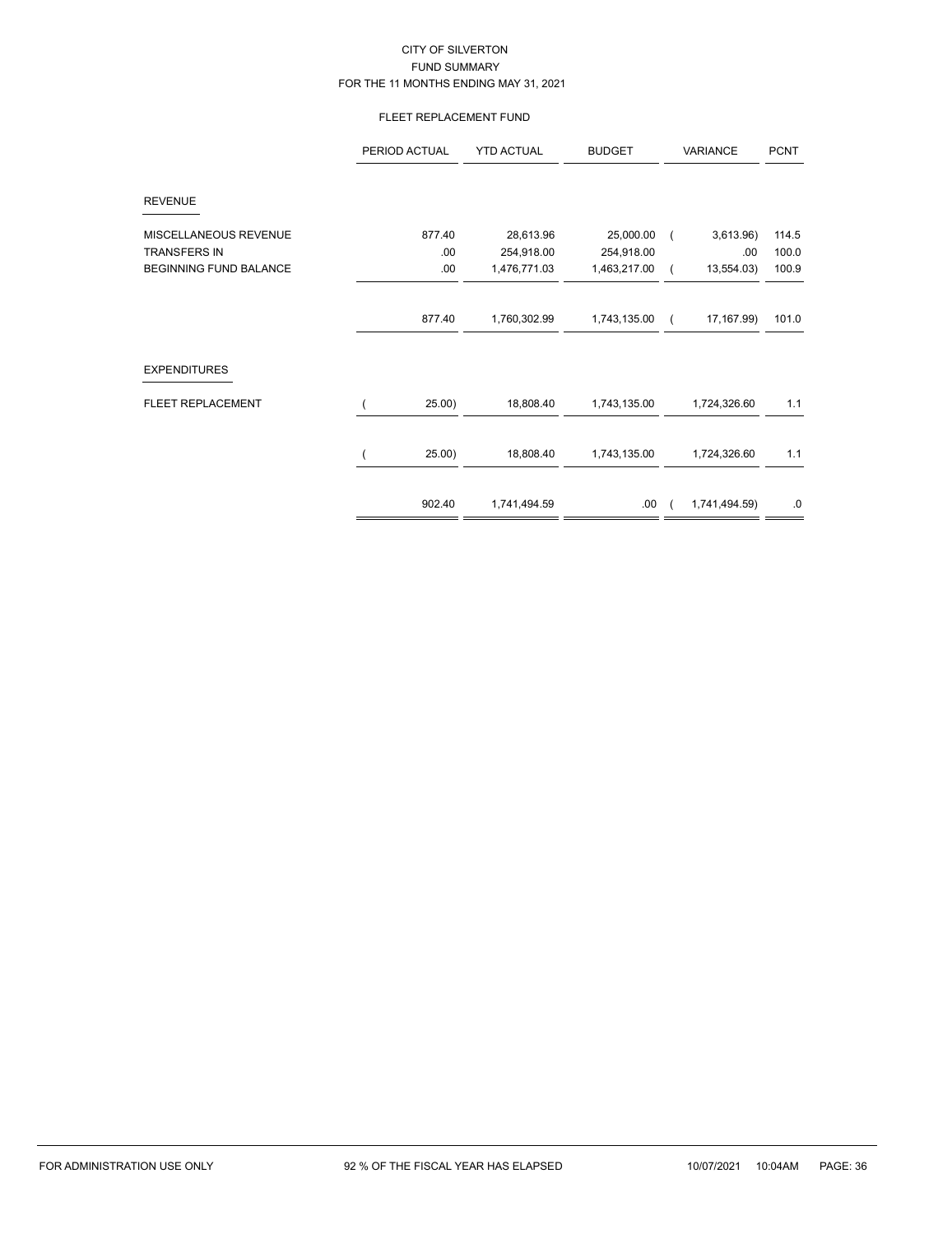### MAJOR EQUIP REPLACEMENT FUND

| PERIOD ACTUAL | <b>YTD ACTUAL</b> | <b>BUDGET</b> | VARIANCE      | <b>PCNT</b> |
|---------------|-------------------|---------------|---------------|-------------|
|               |                   |               |               |             |
| 606.55        | 8,754.15          | 20,500.00     | 11,745.85     | 42.7        |
| .00           | 93,148.00         | 93,148.00     | .00           | 100.0       |
| .00           | 1,101,986.92      | 1,101,677.00  | 309.92)       | 100.0       |
|               |                   |               |               |             |
| 606.55        | 1,203,889.07      | 1,215,325.00  | 11,435.93     | 99.1        |
|               |                   |               |               |             |
| .00           | .00.              | 1,215,325.00  | 1,215,325.00  | .0          |
| .00           | .00.              | 1,215,325.00  | 1,215,325.00  | .0          |
| 606.55        | 1,203,889.07      | .00.          | 1,203,889.07) | .0          |
|               |                   |               |               |             |